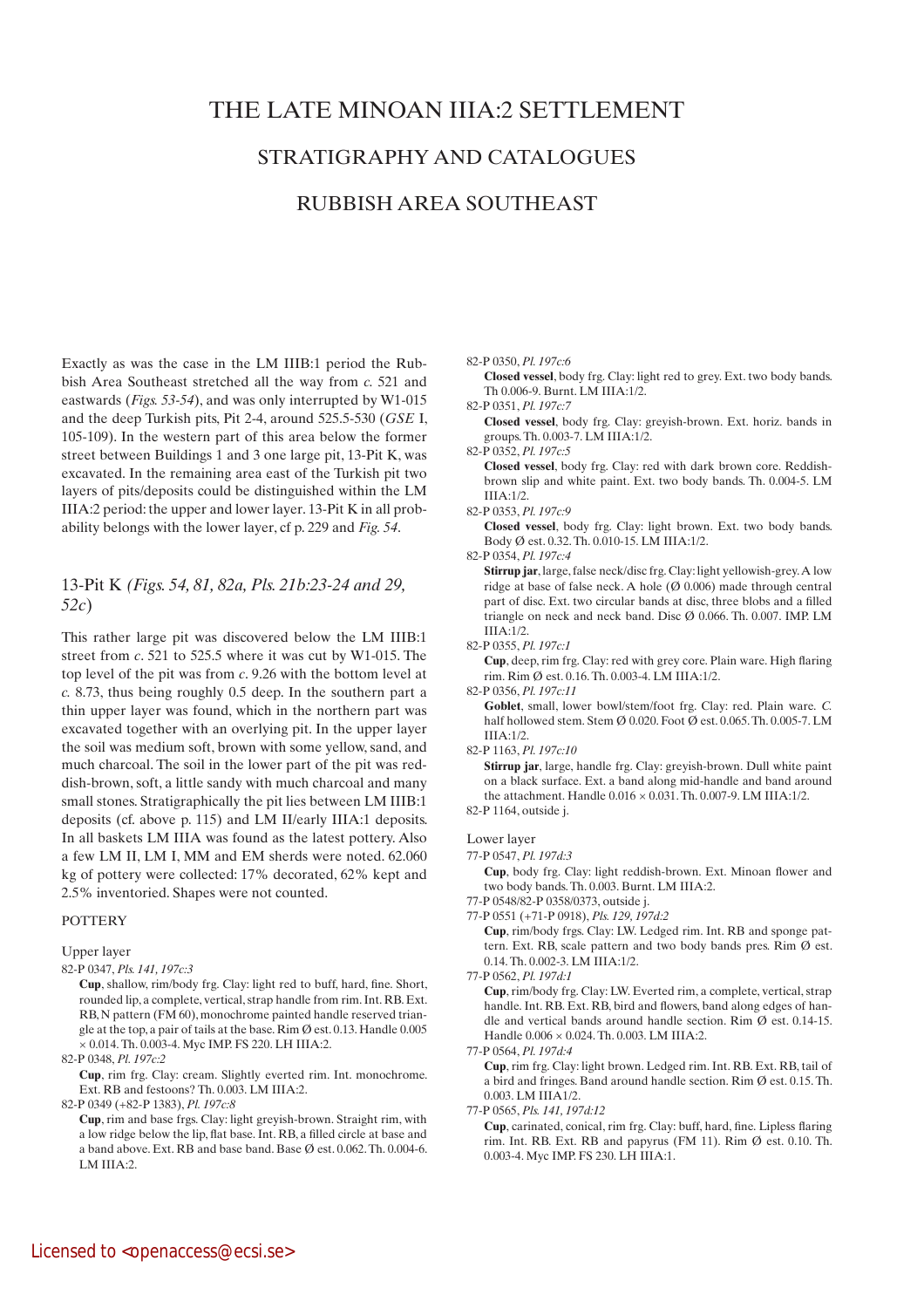77-P 0566, *Pl. 197d:6*

 **Cup**, body frg. Clay: cream. Int. monochrome. Ext. opposed spirals. Th. 0.004. LM IIIA:2.

77-P 0567, *Pl. 197e:4*

Lid, body frg. Clay: light red to light brown. Part of a flanged lid, no rim pres. Ext. zigzag framed by bands, an inner band and an outer wavy band? Ø pres. 0.28. Th. 0.011-12. LM IIIA:1/2.

77-P 0576, *Pls. 136, 197e:1*

Goblet, large, rim/body/stem frg. Clay: light brown. Plain ware. Everted rim, deep bowl, the broken off solid stem made even (reused?) Rim Ø est. 0.16. Stem Ø 0.03. Th. 0.003-4. LM IIIA:1/2.

77-P 0965/82-P 0372, outside j.

77-P 0974, *Pl. 197d:1*1

 **Closed vessel**, body frg. Clay: cream. Ext. even, thin, diagonal bands on either side of a broader. Th. 0.007. LM IIIA:1/2.

77-P 1556, *Pl. 197e:7*

 **Kylix**, handle frg. Clay: buff, hard, fine. Plain ware. Short, rounded lip, part of a high-slung, strap handle. Handle  $0.006 \times 0.021$ . Myc IMP. FS 272. LH IIIA:1/2.

77-P 1601, *Pl. 197d:8*

 **Cup**, base/body frg. Clay: light greyish-brown. Flat base. Int. sponge pattern with reserved circle at base. Ext. four base bands. Base Ø est. 0.055. Th. 0.004. LM IIIA:1/2.

77-P 1605, *Pls. 130, 197d:14* 

 **Footed cup**, two-handled, base/body frg. Clay: light brown. Int. monochrome with reserved circle at base. Ext. monochrome foot, a lower body band. Foot Ø 0.035. Th. 0.003-5. LM IIIA:2.

77-P 1607, *Pl. 197d:15*

**Stirrup jar**, medium-sized, false neck/disc frg. Clay: light brown. Beg. of one handle. Ext. band along edges of disc, handle barred, neck painted. Disc  $\emptyset$  est. 0.035. Handle 0.009  $\times$  0.017. LM IIIA:1/2.

77-P 1612, *Pl. 197d:9*

 **Kylix**, rim frg. Clay: red, hard, fine. Short, rounded lip, a groove below, part of a vertical, strap handle beg. *c.* 0.015 below rim. Int. and ext. monochrome reddish-brown. Rim Ø est. 0.14. Handle 0.006 × 0.016. Th. 0.003-4. Myc IMP. FS 269. LH IIIA:2.

77-P 1652, *Pl. 197e:*3

 **Amphoroid krater**, base frg. Clay: light reddish-brown. Splaying angular base. Ext. monochrome. Base Ø est. 0.118-0.120. Th. 0.008-11. LM IIIA:1/2.

77-P 1666, *Pls. 132, 197e:6*

 **Amphoroid krater**, base frg. Clay: brown with grey core. Splaying angular base. Ext. monochrome. Base Ø est. 0.12. Th. 0.009-11. LM IIIA:1/2.

77-P 1743, *Pl. 197d:10*

 **Closed vessel**, body frg. Clay: light brown. Ext. irregular dots within a curved band (a bird?). Th. 0.005-7. LM IIIA:2.

77-P 1778, *Pl. 197d:5*

 **Cup**, rim frg. Clay: reddish-brown. Everted rim. Int. monochrome. Ext. RB and zigzag with irises. Th. 0.004. LM IIIA:2.

77-P 1780/82-P 0361, outside j.

77-P 1781, *Pl. 197d:7*

 **Cup**, rim frg. Clay: reddish-brown. Everted rim. Int. monochrome. Ext. RB, a row of small S's, a band below and festoons? Th. 0.003. LM IIIA:1.

77-P 1930, *Pl. 197d:13*

**Stirrup jar**, large, body frg. Clay: light red, turning grey int. Beg. of false neck and a handle. Ext. band around false neck handle section, handle barred and two body bands. Handle 0.019 × 0.025.Th. 0.007- 9. LM IIIA:1/2.

77-P 1931, *Pls. 140, 197e:5*

 **Storage jar**, base/body frg. Clay: red. Coarse fabric. Flat base with a moulding. Base Ø est. 0.23. Th. 0.010-12. LM IIIA:1/2.

77-P 1932, *Pl. 197f:1*

**Amphora** (or jug), neck/body frg. Clay: red with thick grey core some incl. and filled with "silver mica". Neck Ø est. 0.010. Th. 0.006- 7. Kytheran IMP. LM III.

77-P 1934, *Pls. 140, 197e:2* 

 **Pedestal bowl**, rim frg. Clay: red (black surface). Coarse fabric. Straight rim, a groove int. along the rim. A tiny ridge below the rim on the ext. Rim Ø est. 0.25. Th. 0.005-6. LM IIIA:1/2.

82-P 0357, outside j.

### 82-P 0359, *Pl. 197h:1*

 **Stirrup jar**, large, upper body frg. Clay: light red turning grey. Part of spout and beg. of false neck. Ext. RB on spout and broad band around false neck/spout. Spout Ø est. 0.055. Th 0.005-10. LM  $IIIA:1/2.$ 

82-P 0360, *Pl. 197h:2*

 **Stirrup jar**, large, upper body. Clay: brown. Beg. of a handle and false neck. Ext. neck band on false neck, band around handle attachment, handle barred, a body band. Handle 0.023 × 0.031. Th. 0.005-7. LM IIIA:1/2.

#### 82-P 0362, *Pl. 198a:4*

 **Closed vessel**, body frg. Clay: red. Cream slip and brown paint. Ext. leaves? Th. 0.007-10. LM IIIA:1.

82-P 0363, *Pl. 197h:4*

 **Stirrup jar**, large, spout. Clay: reddish-brown with grey core. Ext. RB and neck band. Spout Ø est 0.05. Th 0.006-10. LM IIIA:1/2.

82-P 0364, *Pl. 197h:3*

 **Stirrup jar**, large, false neck/disc and body frgs. Clay: light brown, turning grey int. Ext. a cross and a dot on disc, three body bands. Disc Ø 0.077. Th. 0.006-9. KNO. LM IIIA:2.

#### 82-P 0365, *Pl. 198a:10*

 **Closed vessel**, body frg. Clay: greyish brown. Ext. three body bands. Th. 0.006-10. LM IIIA:1/2.

82-P 0366, *Pl. 198a:5*

 **Closed vessel**, body frg. Clay: light red. Ext. a spiral? and two body bands. Th 0.005-10. LM IIIA:1/2.

82-P 0367, *Pl. 198a:9*

 **Minoan flask**, body frg. Clay: light brown. Part of a vertical handle. Ext. band around handle attachment, handle barred, curved, thin and broad bands on body. Handle  $0.019 \times 0.022$ . Th. 0.006-7. LM IIIA:1/2.

82-P 0368, *Pl. 198a:11*

 **Closed vessel**, body frg. Clay: reddish-brown with grey core. Pale white paint on reddish-brown slip. Ext. two body bands. Th. 0.006-10. LM IIIA:1/2.

82-P 0369, *Pl. 198a:2*

 **Closed vessel**, body frg. Clay: light greyish-brown. Ext. reed decoration, two body bands and a curved band (spiral?). Th. 0.005-7. LM IIIA:1.

82-P 0370, *Pl. 198a:7*

 **Closed vessel**, body frg. Clay: light greyish-cream. Ext. foliate band and a wavy band. Th. 0.003-5. Burnt. LM IIIA:1/2.

82-P 0371, *Pl. 198a:6*

 **Closed vessel**, body frg. Clay: light red. Ext. two curved bands and a body band. Th. 0.006-9. LM IIIA:1/2.

82-P 0374, *Pl. 198a:1*

 **Amphoroid krater**, body frg. Clay: cream. Int. monochrome neck? Ext. two upper body bands, a zigzag with flowers. Th. 0.005-8. LM IIIA:2.

82-P 0375, *Pl. 197h:5*

**Storage** jar, body frg. Clay: light red to light brown. Ext. vertical, running, filled semicircles framed by double wavy bands. Th. 0.014- 19. LM IIIA:1/2.

82-P 0376 (+77-P 1794), *Pl. 197g:1* 

 **Cup**, rim/body frgs. Clay: light brown to red. Everted rim. Int. monochrome. Ext. RB, lozenges with chevrons int. framed by wavy bands and dots, four body bands. Rim Ø est. 0.12 Th. 0.003. KNO. LM IIIA:2.

82-P 0377, *Pl. 197g:4*

 **Cup**, body frg. Clay: light red. Scar from a vertical, strap handle. Ext. band around handle section and three body bands. Th. 0.003-5. LM IIIA:1/2.

82-P 0378, *Pl. 197g:2*

 **Cup**, rim/body frg. Clay: light brown. Ledged rim. Ext. RB, broad vertical band framed by thinner and sponge pattern. Rim Ø est. 0.16. Th. 0.004-5. LM IIIA:1/2.

82-P 0379, *Pl. 197g:5*

 **Cup**, rim frg. Clay: light brown. Everted rim. Int. and ext. RB. An accidental? dot ext. Rim Ø est. 0.14. Th. 0.003-4. LM IIIA:1/2. 82-P 0380, *Pl. 197g:10*

 **Cup**, rim frg. Clay: light brown. Everted rim. Int. monochrome. Ext. RB, a wavy band and foliate scroll? Th. 0.003-4. LM IIIA:2.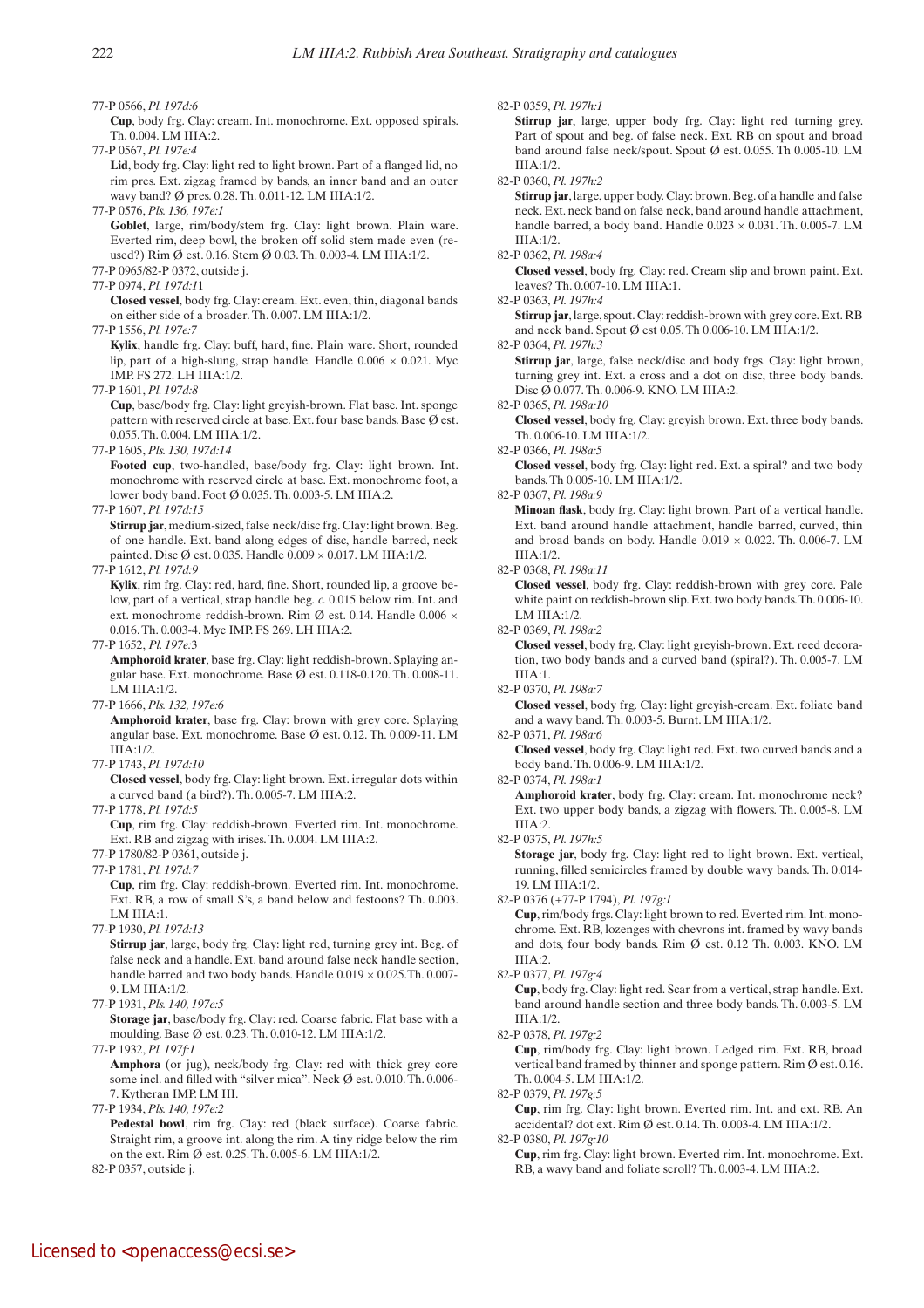82-P 0381, *Pl. 198a:3*

 **Closed vessel**, body frg. Clay: greyish-brown. Ext. concentric semicircles framed by dots and a body band. Th. 0.004-5. Burnt. LM IIIA:2. 82-P 0382, *Pl. 197g:3*

 **Cup**, body frgs. Clay: light brown. Ext. festoons and chevrons? Th. 0.003-4. LM IIIA:2.

82-P 0383, *Pl. 197g:8*

 **Cup**, rim frg. Clay: yellowish-brown with grey core. Reddish-brown slip, black paint with added white. Short, everted rim. Int. RB. Ext. RB and some kind of decoration with added white dots. Th. 0.002-3. Misfired. LM IIIA:1/2.

82-P 0384, *Pl. 197g:16*

 **Kylix**, rim frg. Clay: light red with buff core, hard, fine. Short, everted lip, a groove below. Int. and ext. monochrome red. Th. 0.004. Myc IMP. FS 264. LH IIIA:1/2.

82-P 0385, *Pl. 197g:6*

 **Cup**, body frg. Clay: LW. Int. a filled circle at base and sponge pattern. Ext. three body bands. Th. 0.003. LM IIIA:1/2.

82-P 0386, *Pl. 197g:12*

 **Cup**, rim frg. Clay: light red. Ledged rim. Int. RB and sponge pattern. Ext. RB, a wavy band and a curved band. Th. 0.003-4. KNO. LM  $IIIA:1/2$ .

82-P 0387, *Pl. 197g:7*

 **Cup**, rim frg. Clay: LW. Ledged rim. Int. and ext. RB and sponge pattern. Th. 0.002. LM IIIA:1/2.

82-P 0388, *Pl. 197g:9*

 **Cup**, rim frg. Clay: light brown. Everted rim pulled out to form a rough spout. Int. RB and sponge pattern. Ext. RB and festoons? Th. 0.003-4. LM IIIA:1/2.

82-P 0389, *Pl. 197g:13*

 **Cup**, rim frg. Clay: light brown. Ledged rim. Int. RB and sponge pattern. Ext. RB, festoons with irises. Rim Ø est. 0.15. Th. 0.004. Burnt. LM IIIA:1/2.

82-P 0390, *Pl. 197g:11*

 **Cup**, rim frg. Clay: light greyish-brown. Ledged rim. Int. RB and sponge pattern. Ext. RB, hatched lozenge? framed by two wavy bands. Th. 0.003. Burnt. LM IIIA:1/2.

82-P 0391, *Pls. 130, 197g:15*

 **Cup/rhyton**, rim frg. Clay: light reddish-brown. Straight rim, conical body. Int. thin RB. Ext. thin RB and leaves. Rim  $\overline{Q}$  est. 0.14. Th. 0.003-4. LM IIIA:1.

82-P 0392, *Pl. 197g:14*

 **Cup/rhyton**, rim frg. Clay: light reddish-brown. Straight rim, conical body. Int. RB. Ext. RB and leaves. Rim Ø est. 0.14. Th. 0.004. LM IIIA:1. 82-P 0393, *Pl. 198a:8*

 **Minoan flask**, body frg. Clay: brown. Ext. large and small running spirals with a thick and a thin body band in-between. Max. body Ø est. 0.38. Th. 0.006. LM IIIA:1/2.

82-P 0395, *Pls. 212, 216e:7*

 **Pithos**, rim frg. Sand-tempered fabric variant A. Large rectangular rim, beaked. Rfb below rim with crescent-shaped impressions (2A). Th. 0.020. W of rfb 0.024. Est. rim Ø 0.40. MpL 0.155. Damaged, and somewhat worn. Late MM-LM I/II.

82-P 0396, *Pl. 216e:3*

 **Pithos**, body frg. Gravel-tempered fabric. Not very gritty. Two neighbouring rfbs curved-oblique impressions (2D). Th. 0.013. W of rfb 0.030. MpL 0.089. LM III.

82-P 0397, *Pl. 216f:3*

 **Pithos**, body frg. Sand-tempered fabric variant A. Rfb with vertical rope mouldings (7). Th. 0.013-15. W of rfb 0.025. MpL 0.062. Frg. is small and worn. Late MM-LM I/II.

82-P 0398, *Pl. 216f:1*

 **Pithos**, body frg. Sand-tempered fabric variant A. Rfb with crescentshaped irregular impressions or rope mouldings (2A/7). Th. 0.012- 14. W of rfb 0.028. MpL 0.065. Frg. is worn. Late MM-LM I/II.

82-P 0399, *Pl. 198c:12*

 **Tripod cooking pot**, leg. Clay: red. Coarse fabric. Leg oval in section.  $\varnothing.025\times0.034.$  Burnt. LM IIIA:1/2.

82-P 0400, *Pl. 198c:11*

 **Tripod cooking pot**, leg. Clay: red with grey core. Coarse fabric. Leg round in section.  $\varnothing$  0.030  $\times$  0.031. Burnt. LM IIIA:1/2.

82-P 0401, *Pls. 139, 198c:3*

 **Tripod coking pot**, rim frg. Clay: reddish-brown. Coarse fabric. High, flaring rim. Rim Ø est. 0.24. Th. 0.008-9. Burnt. LM IIIA:1/2.

82-P 0402, *Pls. 140, 198c:5*  **Pedestal bowl**, rim frg. Clay: reddish-brown. Coarse fabric. Everted rim, flat on top, conical body. Rim Ø est. 0.20. Th. 0.007. Burnt. LM IIIA:1/2.

82-P 0403, *Pl. 216e:8*

 **Pithos**, rim frg. Sand-tempered fabric variant A. Very small rectangular rim (not beaked) from very small pithos. Th. 0.018-21. Est. rim Ø 0.53. MpL 0.077. Sec. burnt int./ext. and worn. Late MM-LM I/II.

Goblet small, lower body/stem frg. Clay: cream. Plain ware. Solid stem. Stem Ø 0.022. Th. 0.004-7. LM IIIA:1/2.

82-P 0405, *Pl. 198b:2*

Goblet, small, lower body/stem/foot frg. Clay: cream to light brown. Plain ware. Solid stem. Stem Ø 0.019. Foot Ø est. 0.06. Th. 0.003-5. LM IIIA:1/2.

82-P 0406, *Pl. 198b:3*

Goblet, small, lower body/stem frg. Clay: light brown. Plain ware. Solid stem. Stem Ø 0.018. Th. 0.003-5. LM IIIA:1/2.

82-P 0407, *Pl. 198b:4*

Goblet, small, lower body/stem frg. Clay: light brown. Plain ware. Solid stem. Stem Ø 0.015. Th. 0.004-6. LM IIIA:1/2.

82-P 0408, *Pl. 198b:5*

 **Goblet**, small, stem frg. Clay: cream. Plain ware. Hollowed stem. Stem Ø 0.016. Th. 0.004-5. LM IIIA:1/2.

82-P 0409, *Pl. 198b:6*

 **Goblet**, small, lower body/stem/foot frg. Clay: red. Plain ware. *C.* half hollowed stem. Stem Ø 0.019. Th. 0.003-4. LM IIIA:1/2.

82-P 0410, *Pl. 198b:7*

Goblet, small, lower body/stem frg. Clay: red. Plain ware. Hollowed stem. Stem Ø 0.018. Th. 0.004-8. LM IIIA:1/2.

82-P 0411, *Pl. 198b:8*

Goblet, small, lower body/stem foot frg. Clay: red. Plain ware. Hollowed stem. Stem Ø 0.020. Th. 0.007. LM IIIA:1/2.

82-P 0413, *Pl. 198c:6*

 **Bread oven**, base frg. Clay: greyish-brown. Coarse fabric. Flat base with 10 circular depressions pres. on the int. base. Th. 0.007-11. Depressions Ø 0.007. Depth 0.003-4. Burnt. LM IIIA:1/2.

82-P 0414, outside j.

82-P 0416, *Pl. 198c:4*

 **Bowl**, shallow, rim frg. Clay: red. Plain ware. Everted rim, a complete, horiz., strap handle along rim. Rim Ø est. 0.019. Handle 0.007 × 0.014. Th. 0.003-4. LM IIIA:1/2.

82-P 0417, *Pl. 198c:9*

 **Cup**, base/body frg. Clay: light brown. Plain ware. Raised base. Base Ø 0.04. Th. 0.004-8. LM IIIA:1/2.

82-P 0418, *Pl. 198c.10*

**Conical cup**, base/body frg. Clay: red. Base  $\varnothing$  0.043  $\times$  0.045. Th. 0.005-7. LM IIIA:1/2.

82-P 0419, *Pl. 198c:8*

 **Conical cup**, base/body frg. Clay: light brown. Base Ø 0.040. Th. 0.005-9. LM IIIA:1/2.

82-P 0420, *Pl. 198b:10*

Ladle, handle frg. Clay: greyish-brown. Plain ware. Part of a highslung, strap/oval handle. Handle 0.016 × 0.028. Burnt. LM IIIA:1/2. 82-P 0421, *Pls. 137, 198b:9*

 **Bowl**, deep, rim/body frg. Clay: reddish-brown. Plain ware. Flaring rim, a complete, horiz., roll handle on upper body. Rim Ø est. 0.15. Handle 0.009 × 0.012. Th. 0.003-5. LM IIIA:2.

82-P 0422, *Pl. 198c:1*

 **Bowl**, shallow, rim frg. Clay: light brown. Plain ware. Everted rim, a horiz., strap handle along rim. Rim Ø est. 0.19. Handle  $0.008 \times 0.015$ . Th. 0.004. LM IIIA:1/2.

82-P 0423, *Pls. 137, 198c:7*

 **Cup**, shallow, rim/body frg. Clay: LW. Plain ware. Everted rim, a complete, vertical, strap handle. Rim Ø est. 0.14. Handle 0.004 × 0.017. Th. 0.003-4. Burnt. LM IIIA:1/2.

<sup>82-</sup>P 0404, *Pl. 198b:1*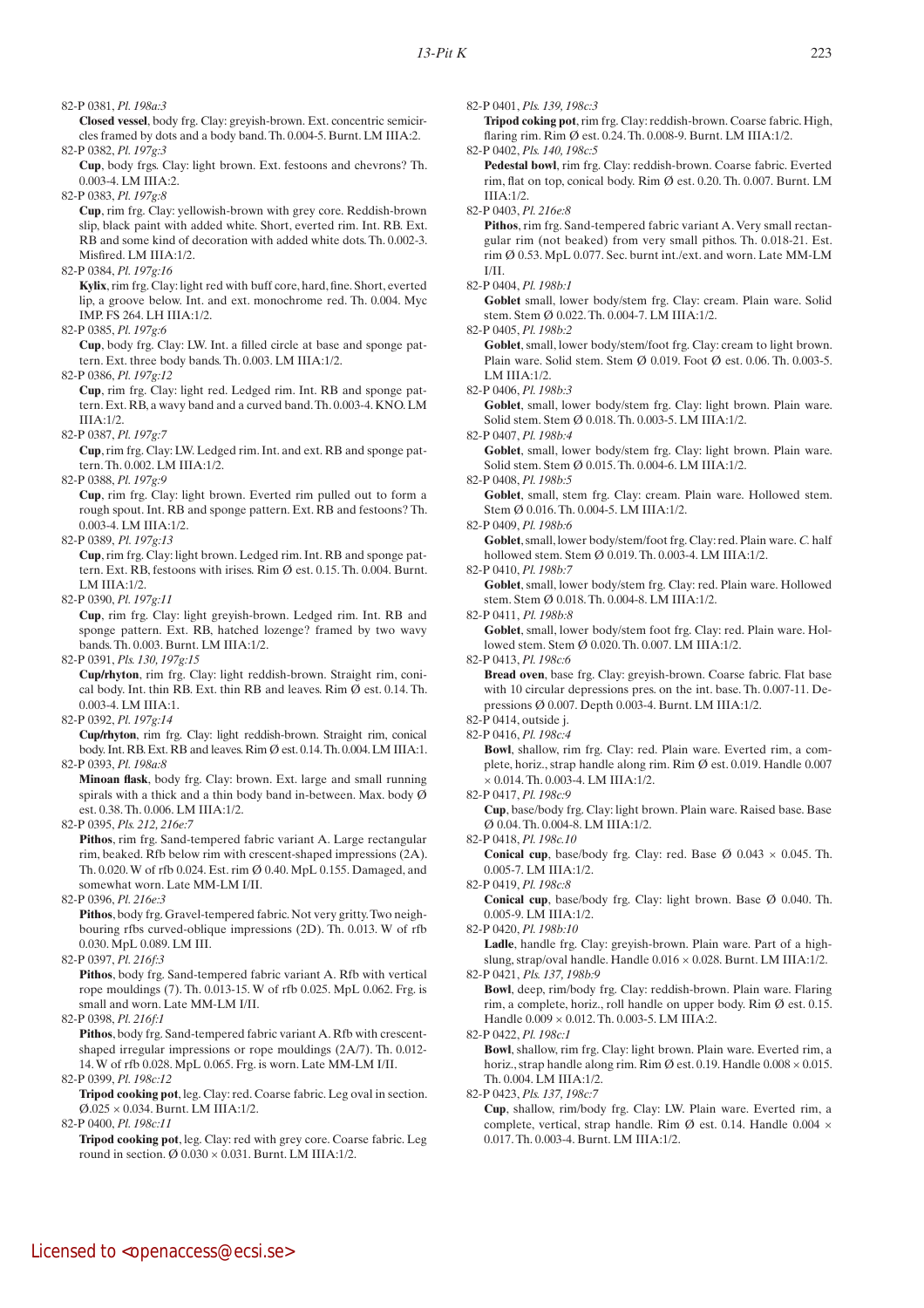### LM I

77-P 0545/0546, *Pl. 197f:2*, **Open vessel**; 77-P 0563, **Amphora**; 77-P 0599, **Open vessel**; 82-P 0412, **Open vessel**.

## MM

82-P 0394, **Cup**.

#### EM

82-P 0415, **Open vessel**.

## Outside joins

82-P 0349 to 82-P 1383, LM IIIB:1, Building 3, wall, p. 115. 82-P 1164 to 82-P 0357, lower layer of 13-Pit K 77-P 0704/84-P 2381/2480, LM IIIA:1, Vol. V. 77-P 0751, LM IIIB:1, Room U, in lower floor, p. 112. 84-P 1774, Vol. V. 77-P 0548/82-P 0358/0373 to 77-P 0373, GSE I, 108. 77-P 0403/0406/0481, Vol. V. 84-P 0838, Rubbish Area Southeast, 20-Pit L/AJ, p. 226. 84-P 2464/82-P 1279/84-P 2374/2384/2570, LM IIIA:1, Vol. V. 77-P 0551 to 71-P 0918, north of Buildings 1 & 2, north of Room H, p. 193. 77-P 0965/82-P 0372 to 71-P 1356, LM IIIB:1, Room E, in lower floor, p. 101. 72-P 0119, Vol. V. 73-P 0559/0613, LM IIIB:1, Room E, pits in floor, p. 104. 77-P 0950/84-P 2373, LH IIIA:1, Vol. V. 77-P 1780/82-P 0361 to 82-P 0107, GSE I, 106. 84-P 2586/2583, LM II/IIIA:1, Vol. V. 82-P 0376 to 77-P 1794, LM IIIB:1, Street, in middle layer, p. 120. 82-P 0414 to 82-P 0708, LM IIIB:1, Building 3, 18-Pit F, p. 116. 77-P 0949, LM IIIA:1, Vol. V. SMALL FINDS

77-FR 002, *Pl. 258d:3*, 524.95/701.1/9.17 [682]

Painted plaster, one frg. Medium hard, gritted plaster. Dark blue pigment on rather rough surface. Mpd 0.05. Th. 0.019-21. LM IIIA:2. 82-MISC 008, *Pl. 258d:2* (see below, Shells) [683]

82-MISC 009, *Pl. 258e* (see below, Shells) [684]

82-MISC 012, *Pl. 258d:1* (see below, Shells) [685]

## OBSIDIAN

77-OB 083, **Crested blade**, *Pls. 263, 269b:8* [686]; 82-OB 021, **Blade** [687]; 82-OB 024a, **Flake of core's shaping** [688]; 82-OB 024b, **Debris or waste by-product of core reduction** [688].

## BONES

Almost only bones from adult animals. The few from young animals were one *Ovis/Capra* and two *Sus*. The others were *Ovis* (at least three individuals), *Capra* one of which (ossa metacarpi) had marks from teeth of a beast (*Canis*?), *Ovis/Capra, Sus, Bos* and *Cervus*. Very high % (24) of *Bos*.

## **SHELLS**

1 *Pinna* – frgs. (82-MISC 009). 1 *Pinna* – 5 frgs. (82-MISC 008). 1 *Spondylus* – lower, L *c.* 0.060, W *c.* 0.020, acided (82-MISC 012). 1 *Murex* – columella, L *c*. 0.040, large, acided (82-MISC 012). 1 *Arca* – left, W *c.*  0.065; right 0.057, probably one MNI. 1 *Charonia –* columella, L 0.127+.

*Comments*: There are surprisingly few small finds from such a large pit but a lot of pottery and many bones were noted. The joins are almost exclusively to neighbouring LM IIIA:1 pits, probably all "natural".

## Upper layer

## *20-Pit G (Figs. 55, 56d, 83)*

This pit is situated in the northern part within the square 531.7-533.2/701.3-702.4. It was partly underlying the LM IIIB:1 20-Pit H (cf. above p. 123 and *Fig. 55*) and the top was discovered at the level of the LM IIIB:1 phase 1 floors of the Courtyard while it had cut through the LM IIIA:2 phase floors. It was excavated at levels *c*. 10.02 to 9.58 and consisted of a dark brown to red, very sandy, fine and soft soil. It is probably a pure LM IIIA pit although the stratigraphic position would place it in the early LM IIIB:1 phase instead. 1.340 kg of pottery was collected: 7% decorated, 76% kept and 3.1% inventoried. Shapes counted: 1 conical cup.

#### **POTTERY**

84-P 1471, *Pls. 130, 198d:4*

 **Goblet**, small, lower body, stem/foot frg. Clay: cream. Hollowed stem. Int. monochrome. Ext. monochrome stem/foot. Stem Ø 0.016. Foot Ø est. 0.048.Th. 0.004. LM IIIA:1/2.

84-P 1472, *Pl. 198d:5*

 **Storage jar**, body frg. Clay: light brown. Ext. leaves? Th. 0.012. LM IIIA:1/2.

## 84-P 1484, *Pl. 198d:1*

 **Cup**, rim frg. Clay: LW. Everted rim. Int. RB. Ext. RB and foliate band? Rim Ø est. 0.12. Th. 0.003-4. LM IIIA:1/2.

## 84-P 1485, *Pl. 198d:2*

 **Cup**, spouted, spout frg. Clay: light red. Tip of an open spout. Ext. band along edge and a band under spout. Th. 0.004-5. Myc IMP. FS 249? LH IIIA:2.

#### 84-P 1486, *Pl. 198d:3*

 **Amphoroid krater**, rim frg. Clay: light brown. Everted rim, flat on top, part of a vertical, strap handle. Ext. monochrome, handle barred. Rim Ø est. 0.22-24. Handle 0.013 × 0.044. Th. 0.008. LM IIIA:1/2.

# LM I

84-P 1473, **Open vessel**.

SMALL FINDS

84-MISC 092, *Pl. 258c* [689]

 **Pumice stone**. Of a rounded shape. Surface tinted by earth and has a few thin, short grooves, probably traces of wearing. Ø 0.033.

#### **BONES**

Very few bones from adult *Ovis*, *Ovis/Capra*, and *Sus*.

# *20-Pit L/AJ (Figs. 83, 84a-b, Pls. 20a:45, 24c:17-19, 21, 23, 29, 30)*

The major part of this pit is situated within the square 529.3- 533/699-700.75, while the eastern part (Pit AJ) went all the way up to 702.4 (*Fig. 83*). One small deposit which stratigraphically fits here has been included with this pit (inv. no.: 84-P 1028, 1029, and TC 018). The pit is situated below LM IIIB:1 20-Pit H2 and 20-Pit AG and above LM IIIA:2 20/Pit K/N, and it was excavated at levels 9.73/9.82 to 9.39 and it consisted of a light brown, loose, sandy, fine soil with few stones at the upper part and more greyish and with some stones further down. Only LM IIIA with few earlier pieces noted. 86.230 kg of pottery were collected: 13% decorated, 88% kept and 1.9% inventoried. Shapes counted: 1 large stirrup jar, 1 decorated kylix, 10 undecorated kylikes, 1 deco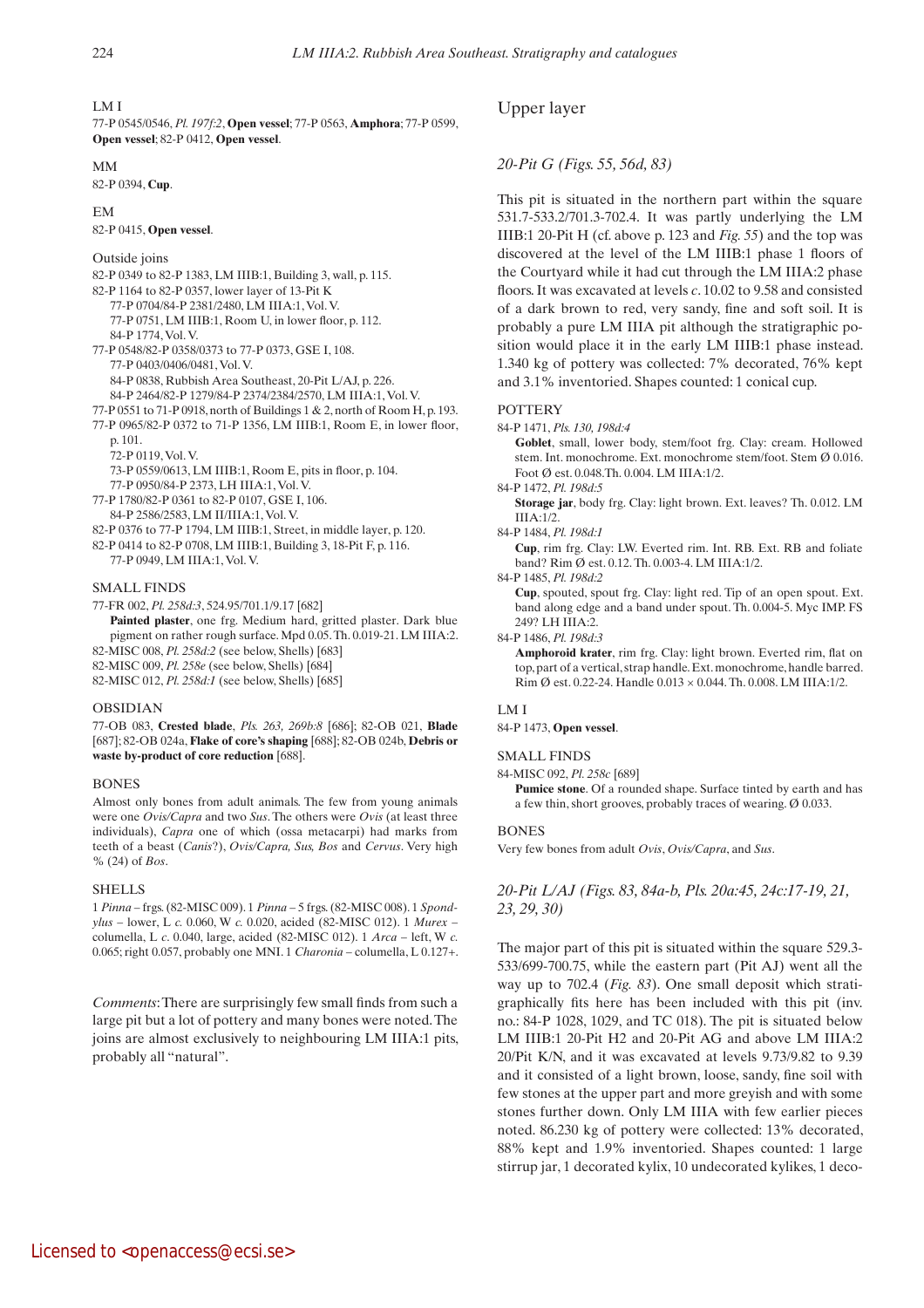*Upper layer*

Area Southeast, plan of upper layer and distribution of finds.



20-Wall 6 LM I

rated and 2 undecorated jug, 3 undecorated bowls, 69 conical cups, 7 tripod cooking pot legs, 2 miniature vases, 14 undecorated goblets, 1 decorated cup, 1 flask, 6 tripod storage jar legs, 30 footed cups, 3 braziers, 1 ladle, 3 cooking dish rims and 2 lamps.

# POTTERY

## 84-P 0829, outside j.

- 84-P 0830/0985, *Pls. 130, 198e:1*
- **Cup**, rim frgs. Clay: brown. Slightly everted rim. Int. RB. Ext. RB festoon with irises. Rim Ø est. 0.15. Th. 0.003-4. LM IIIA:2.

84-P 0831, *Pl. 198e:20*

 **Cup**, shallow, base/body frg. Clay: light red with buff core, hard, fine. Raised, concave base, a groove round the int. centre base. Ext. base band and even thin bands above. Base Ø 0.037. Th. 0.004. Myc IMP. FS 219. LH IIIA:1.

84-P 0832, *Pl. 199c:4*

 **Closed vessel**, body frg. Clay: LW. Ext. flower and one broad and two thin body bands. Th. 0.004. LM IIIA:2.



Fig. 84b. Rubbish Area Southeast, section B-B; cf. *Fig. 83.*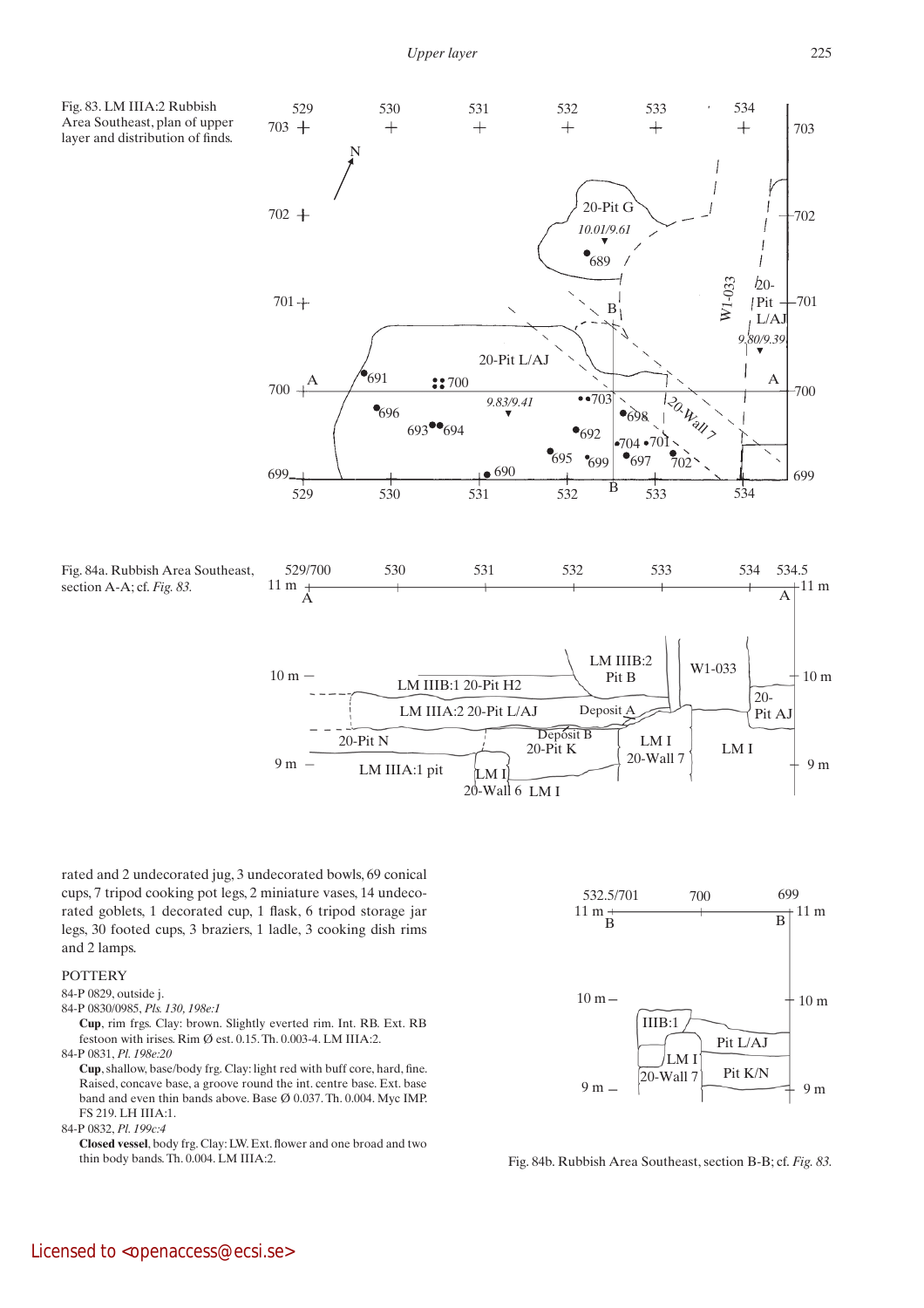84-P 0833, *Pl. 199a:6*

 **Closed vessel**, body frg. Clay: LW. Ext. curved bands and "ladders" Th. 0.005-6. LM IIIA:2.

84-P 0834, *Pl. 199a:8*

 **Krater**, body frgs. Clay: brown. Ext. opposed, concentric semicircles, dots in-between and a body band. Th. 0.004-5. Burnt. LM IIIA:2.

84-P 0836, outside j.

84-P 0837a/0844/0974 (+82-P 0703; 84-P 0117; 84-P 1217), *Pls. 131, 199e:7*  **Stirrup jar**, large, body frgs. Clay: light brown. Close to a neck and scar from a vertical handle. Ext. neck band and a thin band below, foliate band, thin and broad bands, hatched tricurved arcs with spaced-out semicircles, four body bands pres below. Max. body Ø est. 0.316. Th. 0.005-8. LM IIIA:2.

84-P 0837b, *Pls. 134, 199e:7*

 **Minoan flask**, a high ring foot. Ext. monochrome. Foot Ø 0.09. LM IIIA:1/2.

84-P 0838, outside j.

84-P 0839, outside j.

84-P 0840, *Pls. 132, 199a:3*

 **Amphoroid krater**, rim/neck frg. Clay: LW. Everted rim, flat on top. Int. RB. Ext. RB, a band below, quirk on neck, neck band, a band below and zigzags. Rim Ø est. 0.24. Th. 0.006. Burnt. LM IIIA:2. 84-P 0841, *Pls. 135, 199e:4*

 **In**-**and**-**out basin**, rim frg. Clay: light brown. Everted rim, flat on top, sloping int. Attachment (broad ridge with a central groove) for a high-slung handle along edge of rim. Ext. band on top of rim and a band around attachment. Rim Ø est. 0.21. Th. 0.006. LM IIIA:1.

84-P 0842, *Pls. 135, 199e:1*

 **Incense burner**, cover frg. Clay: light red. Ended on one side, part of three clay bands on top. Ext. band on top, at base and along the ending, panelled pattern with vertical wavy bands on body. Upper Ø est. 0.072. Base Ø est. 0.07. Th. 0.003-4. Slightly burnt ext. LM IIIA:1/2. 84-P 0843, *Pl. 198f:8*

 **Stirrup jar**, large, disc/handle frg. Clay: reddish-brown. Sunken disc. Ext. band along edge of disc, a cross in the middle, bands on top of handles. Disc Ø 0.068. Handle 0.019 × 0.031. Analysed: local. LM  $IIA:1/2$ .

84-P 0846, *Pls. 138, 200b:2*

 **Conical cup**, full profile. Clay: red. H 0.052. Rim Ø est. 0.118. Base Ø 0.038. Th. 0.003-5. Burnt on edge. LM IIIA:1/2.

84-P 0847, *Pl. 200b:7*

 **Conical cup**, full profile. Clay: light brown. H 0.047-0.050. Rim Ø est. 0.106. Base Ø 0.038. Th. 0.004-6. Burnt. LM IIIA:1/2.

84-P 0848, *Pls. 138, 200b:3*

**Conical cup**, full profile. Clay: red with partly grey core. H 0.047-0.051. Rim Ø est. 0.108. Base Ø est. 0.035. LM IIIA:1/2.

84-P 0849, *Pls. 138, 200b:6*

 **Semiglobular cup**, full profile. Clay: light brown. H 0.051-0.054. Rim Ø est. 0.10. Base Ø est. 0.040. Th. 0.004-8. LM IIIA:1/2.

84-P 0850, *Pls. 136, 200a:3*

 **Footed cup**, one-handled, full profile. Clay: light brown. Plain ware. Slightly everted rim, a complete, vertical, strap handle. H 0.074. Rim Ø est. 0.095. Stem Ø 0.034. Foot Ø 0.059. Handle 0.005 × 0.016. Th. 0.003-7. Burnt. Early type. LM IIIA:2.

84-P 0851, *Pl. 200a:7*

 **Footed cup**, one-handled, lower body, stem and foot. Clay: light brown. Plain ware. Stem Ø 0.032. Foot Ø 0.048. Th. 0.004. Early type. LM IIIA:2. 84-P 0852, *Pls. 138, 200b:8*

Lamp, rim frg. Clay: light brown. Plain ware. Flaring rim, pushedin on one side. Rim Ø est. 0.13. Th. 0.004-5. Burnt on the rim. LM IIIA:1/2.

84-P 0853, *Pls. 138, 200b:9*

Lamp, full profile. Clay: brown (burnt black). Plain ware. Everted rim, pushed-in on one side with a small knob below. Flat base. Rim Ø est 0.094. H 0.031-0.036. Base Ø 0.030. Th. 0.004-7. Burnt all over. LM IIIA:1/2.

84-P 0854, *Pls. 138, 200b:11*

Lamp, handle frg. Clay: red with grey core. Plain ware. A complete handle, round in section. Handle 0.017 × 0.020. Pres. L 0.084. LM  $IIA:1/2$ .

84-P 0855, *Pls. 137, 200b:4* Jar, rim/body frg. Clay: reddish-brown. Plain ware. Slightly flaring neck/rim, a complete, vertical, strap handle from rim. Rim Ø est. 0.12. Handle 0.010 × 0.023. Th. 0.005-7. LM IIIA:2.

84-P 0856, *Pl. 200c:6*  **Cup**, miniature, full profile. Clay: red. Plain ware. Flaring rim. flat

base. Rim Ø est. 0.04. Base Ø est. 0.034. Th. 0.004-7. LM IIIA:1/2.

84-P 0857, *Pls. 138, 200c:5*

 **Jug**, miniature, base/body frg. Clay: red with grey core. Slightly raised base, a small knob on mid-body. Base Ø 0.022. Th. 0.005-10. LM IIIA:1/2.

84-P 0858, *Pl. 216b:2*

Pithos, body frg. with part of base. Gravel-tempered fabric. Flat base with finger marks inside from making the base. Th. 0.019. Est. base  $\varnothing$ 0.30. MpL 0.170. LM III.

84-P 0859, outside j.

84-P 0860, *Pl. 198e:6*

 **Cup**, rim frg. Clay: light brown. Slightly everted uneven rim. Int. and ext. blob dec. Th. 0.003-5. LM IIIA:2.

84-P 0861, *Pl. 198e:16*

 **Cup**, body frg. Clay: light greyish-brown. Int. monochrome. Ext. elaborate lozenge. Th. 0.003-4. LM IIIA:2.

84-P 0862, *Pl. 198e:17*

 **Cup**, body frg. Clay: light brown. Int. monochrome. Ext. irises framed by double wavy bands. Th. 0.003. KNO. LM IIIA:2.

84-P 0863, *Pls. 129, 198e:14*

 **Cup**, rim frg. Clay: LW. Everted rim. Int. RB. Ext. RB, concentric semicircles and multiple arcs. Rim Ø est. 0.14. Th. 0.003-4. LM IIIA:2.

84-P 0864, *Pl. 198e:19*

 **Cup**, handle frg. Clay: cream. Part of a vertical, strap handle. Ext. bands along edges and foliate scroll. Handle 0.005 × 0.018. LM IIIA:2. 84-P 0865, *Pl. 199c:3*

 **Closed vessel** (wide-mouthed rhyton?), body frg. Clay: LW. Ext. two body bands, two wavy bands and an illegible motif. Th. 0.002-3. LM IIIA:2.

84-P 0866 (+77-P 0550; 82-P 0841), *Pls. 132, 199c:2* 

 **Juglet**, upper body frgs. Clay: LW. A low ridge at base of neck, scar from a strap vertical handle. Ext. neck band, foliate band, four body bands and a band around handle section. Neck Ø est. 0.03. Th. 0.004. LM III $A·1/2$ .

84-P 0867, *Pl. 198f:12*

 **Stirrup jar**, small, globular, upper body frg. Clay: buff to grey, hard, fine. A low ridge at the base of the false neck. Ext. broad neck band, multiple stem, hooked (FM 19). Th. 0.004-6. Myc IMP. FS 171. LH IIIA:2.

84-P 0868 (+84-P 1083), *Pl. 199c:10*

 **Closed vessel**, body frgs. close to a neck. Clay: brown. Cream slip, black paint. Ext. neck band, foliate band, two rows of wavy bands and three body bands. Th. 0.004-5. IMP. Cretan. LM IIIA:2?

84-P 0869/1529, *Pl. 199c:8*

 **Closed vessel**, body frgs. Clay: red with brown core. Yellow slip and reddish-brown paint. Ext. flowers. Th. 0.006-7. Burnt. LM IIIA:2.

84-P 0870, *Pls. 134, 199e:6*

 **Mug**, body frg. Clay: brown. Low ridge on mid-body. Ext. wavy bands, dots, a band over ridge and foliate band. Th. 0.005-6. LM IIIA:2.

84-P 0871, *Pl. 199d:1*

 **Closed vessel**, lower body frgs. Clay: light red. Ext. alternating arcs?, two broad body bands framed by thinner bands. Th. 0.004-7. LM IIIA:2.

84-P 0872, *Pl. 199a:10*

 **Amphoroid krater**, body frgs. Clay: LW. Ext. zigzag with irises, a wavy band, alternating thin and broad body bands. Th. 0.007-8. LM  $IIIA:2$ .

84-P 0873, *Pls. 132, 198f:7* 

 **Jug**, collared, rim/body frg. Clay: light creamish-brown. High neck, slightly everted rim a complete, open spout. Int. RB and a band across spout. Ext. RB, neck band and wavy bands on upper body. Rim Ø est. 0.14. Th. 0.004-5. LM IIIA:1/2.

84-P 0874, *Pl. 200a:2*

Goblet, large, rim frg. Clay: light brown. Plain ware. Everted rim, a complete, vertical, strap handle from rim. Rim Ø est. 0.20. Handle 0.007 × 0.024. Th. 0.005. LM IIIA:1/2.

84-P 0875, *Pl. 200a:5*

Goblet, small, lower body/stem frg. Clay: light brown. Plain ware.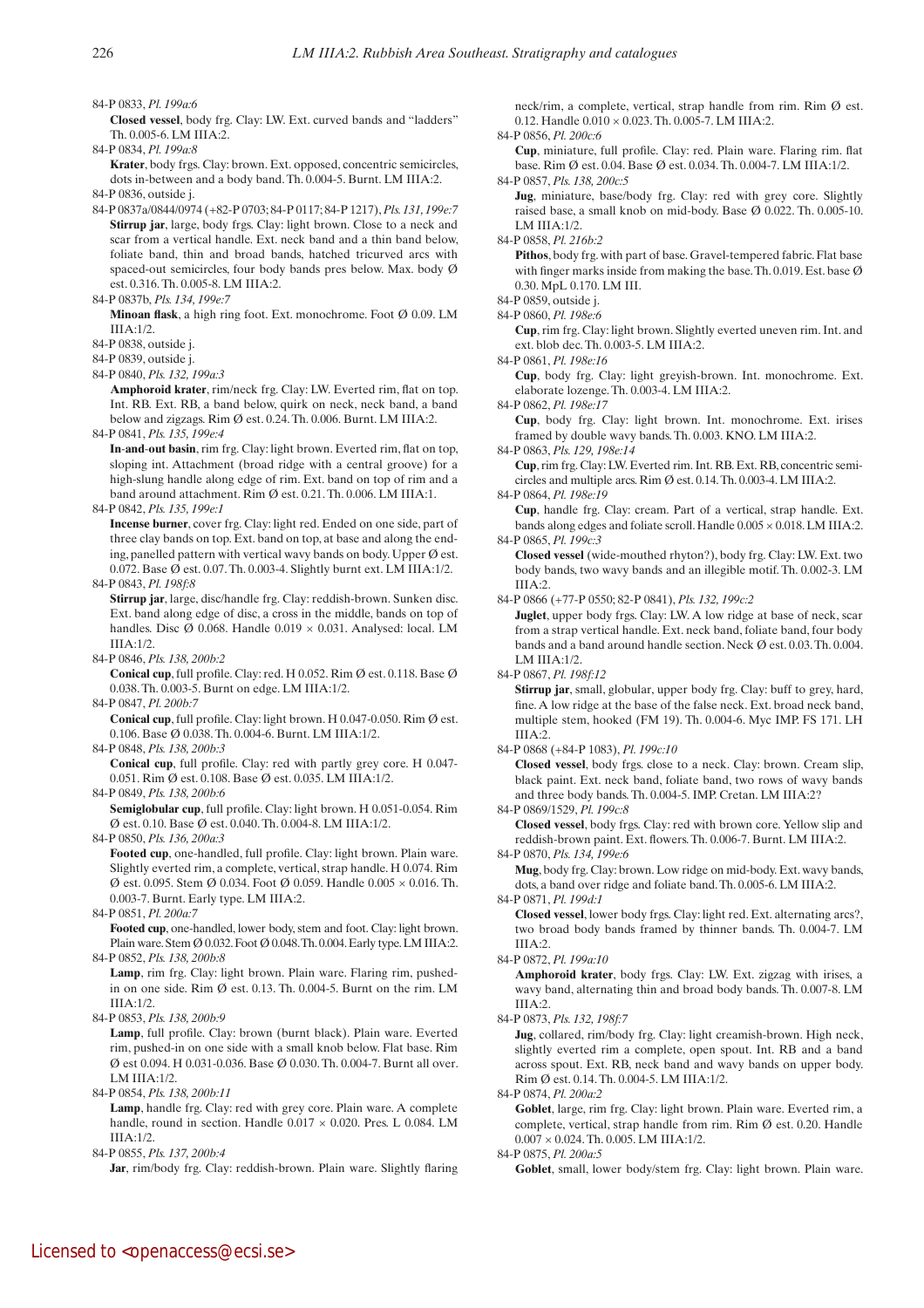Solid stem, scar from a vertical, strap handle. Stem Ø 0.018. Th. 0.003-4. LM IIIA:1/2.

84-P 0876, *Pl. 200d:3*

 **Tripod cooking pot**, rim frg. Clay: red. Coarse fabric. High, flaring rim, part of a vertical, strap handle on upper body. Handle  $0.011 \times$ 0.024. Th. 0.007-8. Burnt. LM IIIA:1/2.

84-P 0877, *Pls. 139, 200c:1*

 **Storage jar**, rim/body frg. Clay: greyish-brown. Coarse fabric. Everted, rounded rim, slightly conical body. Rim Ø est. 0.34. Th. 0.010-12. Burnt. LM IIIA:1/2.

84-P 0878, *Pl. 200d:2*

**Tripod cooking pot**, leg. Clay: red with grey core. Coarse fabric. Leg oval in section  $\varnothing$  0.027  $\times$  0.035. Burnt. LM IIIA:1/2. 84-P 0879, *Pl. 200c:7*

 **Cup**, miniature, body frg. close to a base. Clay: red. Raised base. Th. 0.003-4. LM IIIA:1/2.

84-P 0960, outside j.

84-P 0961, *Pl. 198e:7*

 **Cup**, rim frg. Clay: light brown. Everted rim. Int. RB. Ext. RB and "free style". Two body bands. Th. 0.003-4. LM IIIA:2.

84-P 0962, *Pl. 198e:12*

 **Cup**, rim/body frg. Clay: light brown. Slightly everted rim. Int. monochrome. Ext. RB, festoons and chevrons, a body band. Th. 0.004. LM IIIA:2.

84-P 0963, *Pl. 198e:11*

 **Cup**, body frg. Clay: cream buff, hard fine. Int. monochrome. Ext. vertical row of zigzag and four body bands. Th. 0.004. KNO. LM  $IIIA:2.$ 

84-P 0964, *Pl. 199a:9*

 **Footed cup**, two-handled, rim frg. Clay: light brown. Everted rim. Int. RB and accidental dots. Ext. RB. Th. 0.004. LM IIIA:1/2.

84-P 0965, *Pl. 198e:10*

 **Footed cup**, two-handled, rim frg. Clay: light brown. Everted rim. Int. and ext. RB. Rim Ø est. 0.14. Th. 0.003-5. LM IIIA:1/2.

84-P 0966, *Pl. 198e:4*

 **Footed cup**, two-handled, rim frg. Clay: light red. Slightly marked rim. Int. and ext. RB. Rim Ø est. 0.15. Th. 0.003-4. LM IIIA:1/2.

84-P 0967, *Pl. 198e:3*

 **Footed cup**, two-handled, rim frg. Clay: cream. Slightly marked rim. Int. RB and a mid-body band. Ext. RB and two thin body bands pres. Rim Ø est. 0.15. Th. 0.003-4. LM IIIA:1/2.

84-P 0968, *Pl. 198e:15*

 **Cup**, body frg. Clay: light brown. Int. monochrome. Ext. three body bands and a diagonal line. Th. 0.003-4. LM IIIA:1/2.

84-P 0969, *Pl. 198e:5*

 **Cup**, rim frg. Clay: light brown. Slightly marked rim, part of a vertical, strap handle. Int. monochrome. Ext. RB, festoons, a band around handle section. Handle  $0.004 \times 0.015$ . Th.  $0.003$ . LM IIIA:2.

84-P 0970, *Pl. 199a:4*

 **Krater**, body frg. Clay: brown. Ext. chevrons and multiple arcs, three body bands. Th. 0.004-5. LM IIIA:2.

84-P 0971, *Pl. 199c:5*

 **Closed vessel**, small, body frg. Clay: light brown. Ext. irises framed by wavy bands and a body band. Th. 0.002-3. LM IIIA:1/2. 84-P 0973, *Pl. 199e:2*

 **Incense burner**, cover frg. Clay: light brown. Ended on one side. Part of a clay band on top, worn sherd. Very faint traces of a decoration. Th. 0.003-4. LM IIIA:1/2.

84-P 0975, *Pl. 199c:7*

 **Closed vessel**, body frg. Clay: brown. Ext. semicircles? and chevrons. Th. 0.005. LM IIIA:2.

84-P 0976/0977 (+84-P 1041), *Pls. 135, 199d:6, 199e:5* 

**Minoan flask**, body frgs. Clay: LW. Central disc and body from below handle. Ext. four concentric circles on disc and thinner bands between two broader in the section close to and below the handle. Max. body Ø est. 0.18. Th. 0.003-7. Misfired. LM IIIA:2.

84-P 0978, *Pl. 199a:2*

 **Amphoroid krater**, neck frg. Clay: light brown with red core. Int. part of a broad RB. Ext. filled connected semicircles hanging from rim and a neck band. Neck Ø est. 0.23. Th. 0.005. LM IIIA:1/2.

84-P 0979 (+01-P 0639), *Pl. 199d:2*

 **Amphoroid krater**, body frg. Clay: LW. Ext. one upper and three lower body bands. Th. 0.005-13. LM IIIA:1/2.

84-P 0980, *Pl. 200b:5*

 **Semiglobular cup**, base/body frg. Clay: light brown. Base Ø 0.042. Th. 0.003. LM IIIA:1/2.

84-P 0981, *Pls. 139, 200d:1*

 **Tripod cooking pot**, rim/body frg. Clay: reddish-brown. Coarse fabric. High, flaring rim, a complete, vertical, strap handle on upper body. Rim Ø est. 0.15. Handle 0.011 × 0.024. Th. 0.006-8. Burnt. LM IIIA:1/2.

84-P 0982, *Pl. 200d:4*

 **Cooking dish**, rim/body frg. Clay: red. Coarse fabric. Rim pushed in. H of rim 0.045. Th. 0.005-9. Burnt. Analysed: local. LM IIIA:1/2. 84-P 0984, *Pl. 198e:2*

 **Cup**, rim/body frgs. Clay: light brown. Slightly everted rim. Int. RB. Ext. RB, festoons with multiple arcs and irises? Rim Ø est. 0.15. Th. 0.004. LM IIIA:2.

84-P 0986, *Pls. 130, 198e:9*

 **Cup**, rim frg. Clay: light brown. Slightly everted rim. Int. monochrome. Ext. RB, shell chain framed by wavy bands and two body bands. Rim Ø est. 0.15. Th. 0.002-3. LM IIIA:2.

84-P 0987, *Pl. 198f:5*

 **Kylix**, rim frg. Clay: light red, hard, fine. Short, rounded lip, a groove below. Int. and ext. monochrome brown to black. Rim Ø est. 0.13. Th. 0.003-4. Myc IMP. FS 264. LH IIIA:1/2.

84-P 0988, *Pl. 198e:8*

 **Cup**, rim frg. Clay: reddish-brown. Everted rim. Int. monochrome. Ext. RB and a spiral. Additional motifs illegible. Rim Ø est. 0.15. Th. 0.004. LM IIIA:2.

84-P 0989, *Pl. 198e:13*

 **Cup**, rim frg. Clay: LW. Everted rim. Int. RB. Ext. RB, festoons and chevrons, a band around handle section. Rim Ø est. 0.15. Th. 0.003-4. LM IIIA:2.

84-P 0990, *Pls. 130, 198e:18*

 **Cup**, rim frg. Clay: creamish-brown. Everted rim. Int. monochrome. Ext. RB, alternating opposed semicircles and three vertical bands. Rim Ø est. 0.14. Th. 0.002-3. LM IIIA:2.

84-P 0991, *Pl. 199d:3*

 **Closed vessel**, body frg. Clay: brown. Ext. flowers?. Th. 0.007-8. LM IIIA:2.

84-P 0992, *Pl. 199d:4*

 **Closed vessel**, body frg. Clay: brown. Ext. a flower and two body bands. Th. 0.006-8. LM IIIA:2.

84-P 0993, *Pl. 199c:1*

 **Closed vessel**, body frg. Clay: light creamish-brown. Ext. flowers and three upper body bands. Th. 0.003-5. LM IIIA:2.

84-P 0994, *Pl. 199a:7*

 **Amphoroid krater**, body frg. Clay: LW. Ext. shells and wavy bands. Th. 0.007. LM IIIA:2.

84-P 0995, *Pl. 199c:6*

 **Closed vessel**, body frg. Clay: light yellowish-brown. Ext. zigzag and three body bands. Th. 0.008-10. LM IIIA:2.

84-P 0996, *Pl. 199d:5*

 **Closed vessel**, base frgs. Clay: light greyish-brown. Slightly splaying flat base. Ext. base band. Base  $\emptyset$  est. 0.010. Th. 0.007. LM IIIA:1/2. 84-P 0997, *Pls. 136, 200a:1*

Goblet, large, rim/body frg. Clay: light red. Plain ware. Everted rim, part of a strap, vertical handle from rim. Rim Ø est. 0.18. Handle  $0.007 \times 0.025$  . Th. 0.005. LM IIIA:1/2.

84-P 0998, *Pl. 200b:1*

 **Bowl**, shallow, rim frg. Clay: light red with light brown core. Plain ware. Everted rim, a complete, horiz., strap handle along rim. Rim Ø est. 0.18. Handle 0.010 × 0.015. Th. 0.005. LM IIIA:1/2.

84-P 0999 (+70-P 0491; 71-P 0235), *Pls. 132, 199a:1*

 **Amphoroid krater**, rim/neck frgs. Clay: light brown. Everted rim, flat on top, low ridge at base of neck. Int. broad RB. Ext. monochrome neck with reserved wavy band with dots. Rim Ø est. 0.26. Th. 0.005-8. LM IIIA:1/2.

84-P 1000, *Pls. 141, 200a:4*

 **Kylix**, rim/body frg. Clay: light red. Plain ware. Short, rounded lip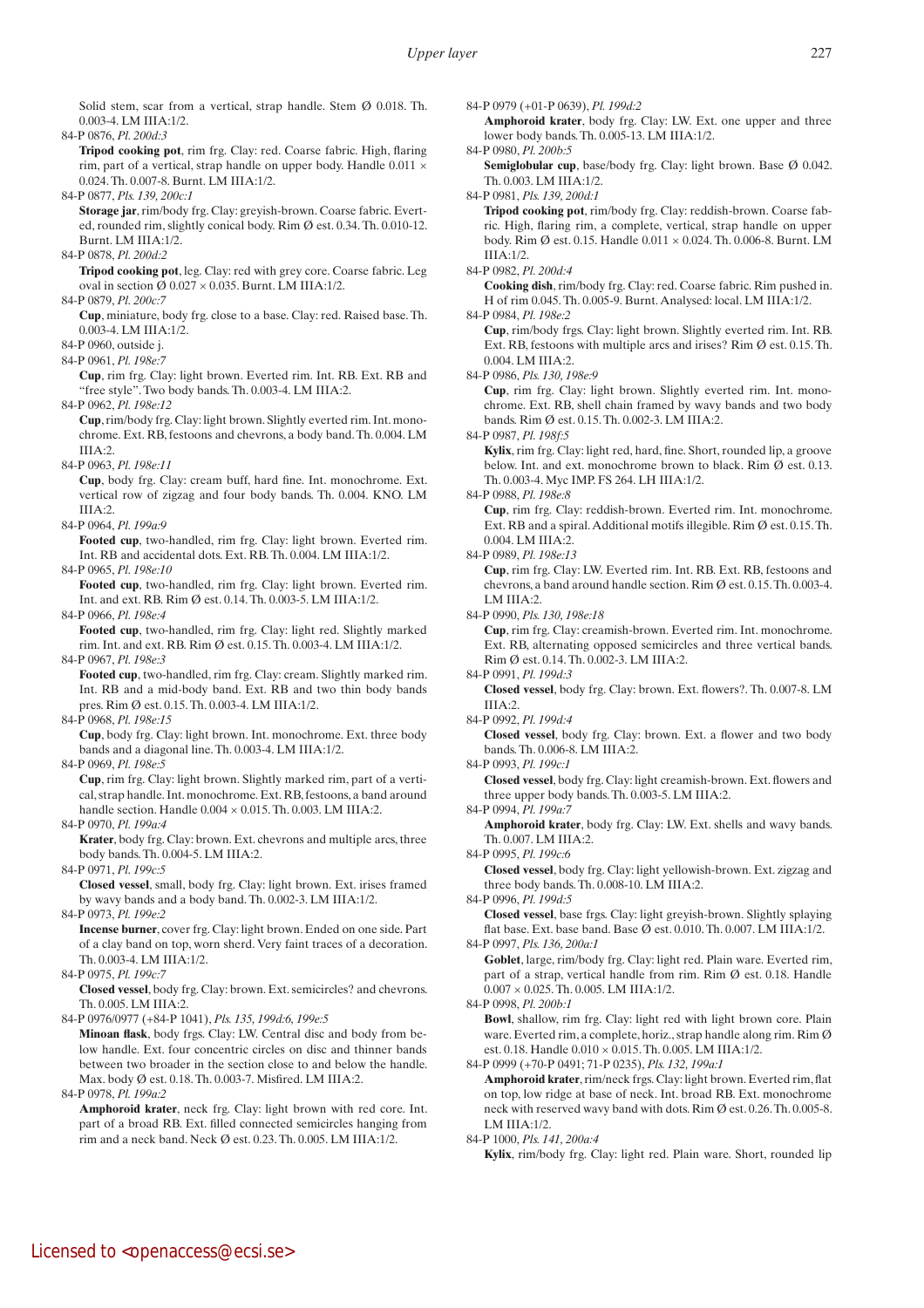and carinated upper body. Rim  $\emptyset$  est. 0.14. Th. 0.005-6. Myc IMP. FS 267. LH IIIA:1/2.

84-P 1001, *Pls. 139, 200c:3*

- Basin, rim frg. Clay: red with grey core. Coarse fabric. Everted rim, flat on top, a ridge below. Rim  $\emptyset$  est. 0.34. Th. 0.008. Burnt. LM  $IIIA:2.$
- 84-P 1002, *Pl. 200b:10*

Lamp, handle frg. Clay: red with thick grey core. Plain ware. End part of an oval handle with suspension hole close to end. Handle  $0.014 \times 0.022$ , LM IIIA:1/2.

84-P 1028, *Pl. 198f:1*

 **Cup**, handle frg. Clay: light brown. Part of a vertical, strap handle. Ext. bands along the edges. Handle  $0.006 \times 0.023$ . LM IIIA:1/2. 84-P 1029, *Pl. 198f:2*

 **Double vase** (jugs), body frg. Clay: LW. Ext. band around spout, further two curved bands beside. Th. 0.003-4. LM IIIA:2.

84-P 1487, *Pl. 199c.9*

 **Minoan flask**, body frg. Clay: light brown with light red core. Ext. bands. Th. 0.006-8. LM IIIA:1/2.

84-P 1488, *Pls. 133, 199b*

 **Piriform jar**, rim/neck and body frgs. Clay: light brown. Slightly everted rim, flat on top. Int. RB. Ext. monochrome rim/neck, a field with sea-anemones, below a field with running spirals framed by wavy bands and body bands, two body bands below, two groups of three body bands on body. Rim Ø est. 0.12. Th. 0.005-7. LM IIIA:2.

- 84-P 1530, outside j.
- 84-P 1531, *Pl. 198f:10*

 **Closed vessel**, body frg. Clay: light yellowish-brown. Ext. a body band. Th. 0.008. Slightly burnt ext. LM IIIA:1/2.

84-P 1532, *Pl. 199e:3*

 **Minoan flask**, foot frg. Clay: cream. Part of a high ring foot. Ext. traces of (prob. monochrome) paint, badly pres. Foot  $\emptyset$  est. 0.095. Th. 0.004-7. LM IIIA:1/2.

- 84-P 1533, outside j.
- 84-P 1534, *Pl. 198f:9*

 **Closed vessel**, base/body frg. Clay: greyish-brown. Flat base. Ext. base band. Base Ø est. 0.07. Th. 0.007-12. LM IIIA:1/2.

84-P 1535, *Pl. 198f:11*

 **Stirrup jar**, large, spout frg. Clay: brown with grey core. Ext. a band around the top section. Th. 0.004-6. LM IIIA:1/2.

84-P 1536, *Pl. 199a:5*

 **Amphoroid krater**, rim/neck frg. Clay: brown. Everted rim, flat on top. Int. RB. Filled semicircles on top of rim. Ext. monochrome. Rim Ø est. 0.26. Th. 0.007-9. LM IIIA:1/2.

84-P 1537, *Pl. 200a:6*

 **Kylix**, lower body, stem/foot frg. Clay: LW. Plain ware. Hollowed stem, arched foot. Stem Ø 0.021. Foot Ø est. 0.08. LM IIIA:2.

84-P 1539, *Pl. 200c:2*

 **Storage jar**, rim frg. Clay: red. Coarse fabric. Rim like a moulding on body, a low ridge below with uneven impressions. Rim Ø est. 0.52. Th. 0.010-12. LM IIIA:1/2.

84-P 1540, *Pls. 139, 200c:4*

 **Storage jar**, base/body frg. Clay: reddish-brown with thick black core. Coarse fabric. Flat base with a moulding. Base Ø est. 0.010. Th. 0.008-11. LM IIIA:1/2.

84-P 2131, *Pls. 129, 198f:3*

 **Cup**, rim/body frgs. Clay: LW. Everted rim. Int. RB. Ext. RB and alternating arcs. Rim  $\emptyset$  est. 0.16. Th. 0.003. LM IIIA:2.

84-P 2132, *Pls. 131, 198f:6*

 **Kylix**, lower body/stem frg. Clay: light brown. Hollowed stem. Int. monochrome. Ext. sponge pattern within two curved bands, a broad band on upper stem. Stem Ø 0.024. Th. 0.006-7. LM IIIA:2.

84-P 2133 (+84-P 1826; 84-P 2227), *Pl. 199f*

 **Amphoroid krater**, body frgs. Clay: pink with a greyish-white core (LW). Ext. a foliate band on upper body, octopus and two lower body bands. Th. 0.005-13. Burnt. LM IIIA:2.

84-P 2134, *Pl. 198f:4*

 **Closed vessel**, body frg. Clay: reddish-brown with grey core. Pale cream paint. A complete, horiz., roll handle. Ext. handle barred on top and bands around attachments. Handle  $0.017 \times 0.019$  Th. 0.006. I M III $\triangle$ -1/2.

### LM I

84-P 0835, **Closed vessel**; 84-P 0972, **Closed vessel**; 84-P 0983, **Open vessel**.

## MM?

84-P 0845, **Open vessel**; 84-P 1538, **Closed vessel**.

#### Outside joins

- 84-P 0829 to 82-P 0183, *GSE* I, 108.
- 84-P 0788, Rubbish Area Southeast, 20-Pit K/N, p. 232.
- 84-P 0836 to 84-P 0761a, Rubbish Area Southeast, 20-Pit K/N, p. 231.
- 84-P 0837a/0844/0974 to 82-P 0703, IIIB:1, Building 3, 18-Pit F, p. 116. 84-P 0117, *GSE* I, 93.

84-P 1217, LM IIIB:1, Rubbish Area Southeast, 20-Pit M, p. 128. 84-P 0838 to 77-P 0373, *GSE* I, 108.

- 77-P 0403/0406/0481, Vol. V. 77-P 0548/82-P 0358/0373, Rubbish Area Southeast, 13-Pit K, p. 221.
- 84-P 2464/82-P 1279/84-P 2374/2384/2570, LM IIIA:1, Vol. V.
- 84-P 0839 to 84-P 1236, Rubbish Area Southeast, 20-Pit Q, p. 234. 84-P 0859 to 74-P 0183, Space E, 9/7-Pit A, p. 208.
- 76-P 0013, *GSE* III, 171. 84-P 0866 to 77-P 0550, Space F, 12-Floor 5, west, p. 210.
- 82-P 0841, LM IIIB:1 Courtyard, floors 2nd phase, p. 163.
- 84-P 0868 to 84-P 1083, LM IIIB:1, Rubbish Area Southeast, 20-Pit H2, p. 126.
- 84-P 0960 to 84-P 0737, Rubbish Area Southeast, 20-Pit K/N, p. 230.
- 84-P 0976/0977 to 84-P 1041, LM IIIB:1, Rubbish Area Southeast, 20- Pit H2, p. 124.
- 84-P 0979 to 01-P 0639, *GSE* I-II, Suppl.

84-P 0999 to 70-P 0491, LM IIIB:1, north of Buildings 1 & 2, north of Space G, ul, p. 188.

71-P 0235, *GSE* III, 68.

- 84-P 1530 to 84-P 0725, Rubbish Area Southeast, 20-Pit K/N, p. 230.
- 84-P 1533 to 84-P 1060, Rubbish Area Southeast, 20- Pit K/N, p. 232.

84-P 2133 to 84-P 2227, LM IIIB:1, Courtyard, 20-Pit AG, p. 152. 84-P 1826, IIIB:1, Courtyard, younger deposits, p. 138.

## SMALL FINDS

- 84-TC 017, *Pls. 229, 258f:4*, 531.05/699.95/9.61 [690]  **Potter's rubbing tool**. Slightly chipped around edges. Clay: hard, fine-grained, reddish. Surface smoothed. Of a flat, elongated shape. Object has traces from polishing. Long sides are faceted with set off ridges. One of long sides is furthermore slightly concave. End of object is of a rectangular shape with a rather sharp edge. Surface is also covered with grooves and incisions. L 0.063. W 0.032. Th. 0.013. Cf. 70-TC 038, above, p. 188.
- 84-TC 018, *Pl. 258f:2* [691]

 **Loom weight**, type 1, frg. Clay: coarse, containing large grits, brownish. SH placed off central axis. Ø 0.072. Weight 0.109.

84-TC 019, *Pl. 258f:1* [692]

 **Gaming marker**?, completely pres., but probably broken off from larger object. Clay: reddish. Slip: yellowish. Object is disc-shaped with a slightly faceted profile. One side is flat with an even surface. Other side is flat and has an even surface around edge. Inside this edge it is slightly raised with an uneven surface. Object seems to be broken off from top of false neck of stirrup jar. Reused as gaming marker, weight or stopper? Ø 0.058. Th. 0.014. Weight 0.043. Cf. 77- TC 057, above, p. 110.

84-TC 022, *Pls. 229, 258f:7*, 530.5/699.6/9.47 [693]

 **Gaming marker**?, almost completely pres., smaller pieces missing at one end. Clay: hard, fine-grained reddish-blackish. Slip: reddishbrown. Of a conical shape with curved top and flat bottom. In bottom a large hole widening towards mouth. Reused pottery? Gaming marker, weight or stopper? H 0.020 Ø 0.026.

84-TC 023, *Pl. 258f:6*, 530.5/699.6/9.47 [694]

 **Gaming marker**?, almost completely pres. Clay: reddish, finely gritted. Cup-shaped, a bit rounded bottom. Reused conical cup? Gaming marker, weight or stopper? Ø 0.032. Th. 0.012. Weight 0.010. 84-MISC 071, *Pl. 258f:3* (see below, Shells) [695]

84-S 005, *Pl. 258f:5* [696]

 **Stone vase**, frg. Plain, flat-topped lid with incut underside. Maroon/ purple limestone?; banded. Chipped. Pyxis lid? Ø of incut underside 0.065. Th. 0.017. EM III-MM II? Survival. Warren 1969, type 27.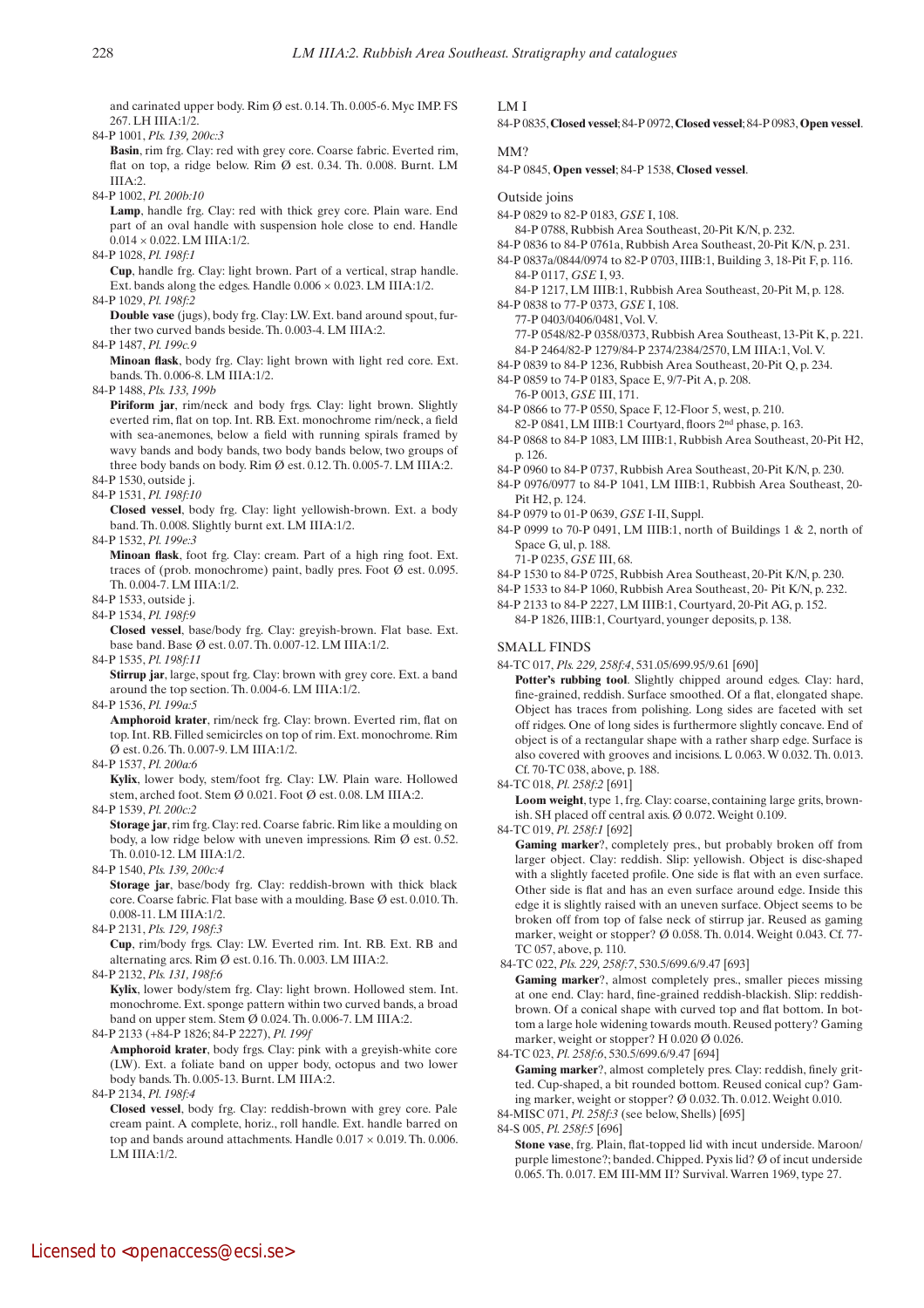#### 84-S 008, [697]

 **Stone object***,* temporarily misplaced.

84-S 024, *Pl. 261b* [698]

**Stone weight**, fish-net sinker. Of a rounded shape. Buff marly sandstone. Porous surface, which is partly corroded and hard. On one side of object is a depression. Broad, ground grooves emanate from this depression and encircles stone. It seems to be traces from a rope with a central knot.  $\varnothing$  0.160. Weight 1.620.

#### OBSIDIAN

84-OB 048, **Blade** [699]; 84-OB 049, **Exhausted bladelet core**, *Pl. 263* [700]; 84-OB 050, **Flake of core's shaping** [700]; 84-OB 051, **Flake of core's reduction** [700]; 84-OB 052, **Chip of core's reduction** [700]; 84-OB 056, **Platform rejuvenation flake** [701].

#### **BONES**

Many bones. From adult *Ovis* (several individuals) and *Bos* and from adult and young *Capra* (several adult individuals), *Ovis/Capra* (several adult and at least two young individuals), and *Sus* (at least three young individuals, of which two were piglets).

#### **SHELLS**

2 *Patella* – L 0.039, open centre; L 0.037. 5 *Murex* – L 0.0715, large; lacks apex, large; apex frg., large, burnt; L 0.073; distal/columella frg., large. 10 *Glycymeris* – ten water-worn, one distal end, one broken umbonal frg., one broken, one holed umbo. 8 *Spondylus* – six lower; six upper (1 small), one umbonal frg., one a bit worn, others fresh. 4 *Arca* – three right: W 0.0655, 0.045 (burnt), 0.055; two left: two broken; one right, W 0.055 (84-MISC 071). 1 *Cerastoderma* – left, W 0.0345, H 0.032. 1 *Cerithium* – L 0.039, open lip, recent hole opposite mouth. 1 *Barbatia* – right, W 0.045. 1 *Pinna* – seven frgs. 1 *Mytilus* – L 0.035, W 0.020, burnt grey, small. 1 fossil oyster.

*Comments*: The joins seem to be "natural" – almost all to the same general area. There are many bones and shells, noteworthy are the two piglets. Among the small finds should be noted the potter's rubbing tool indicating pottery production.

## *Deposit A (Fig. 84a, Pls. 20a:46 (bottom), 24c:24)*

Two small units into which 20-Pit L/AJ may have been dug were found on top of LM I, 20-Wall 7 (*Fig. 84a*). Both were excavated at approximately the same levels from 9.91 to 9.81. The soil was in both deposits a little hard and of a brown (-reddish) colour and in the southern deposit many stones were noted. Mainly LM I pottery, but also LM II and early IIIA were noted. 2.020 kg of pottery were collected: 8% decorated, 88% kept and 4.2% inventoried. Shapes counted: 2 conical cups.

#### **POTTERY**

#### 84-P 1275, *Pl. 200e:2*

 **Closed vessel**?, handle. Clay: red with grey core. Ext. barred. Handle  $0.017\times0.025.$  LM IIIA:1/2.

84-P 1276, *Pl. 200e:1*

**Stirrup jar**, medium-sized, handle frg. Clay: brown. Oval, vertical handle. Ext. barred. Handle  $0.010 \times 0.014$ . LM IIIA:1/2. 84-P 1277, *Pl. 200e:3*

 **Cup**, body frg. Clay: light brown. Int. and ext. blob dec. Th. 0.004. LM IIIA:2.

84-P 2672, *Pl. 200e:5*

 **Closed vessel**, body frg. Clay: red. Ext. three body bands. Th. 0.007-9. LM IIIA:1/2.

84-P 2674, *Pl. 200e:4*

 **Cup**, miniature?, rim frg. Clay: light brown. Straight rim. Int. RB. Ext. RB and an iris? Th. 0.003. LM IIIA:2.

# LM I

84-P 2673, **Closed vessel**.

## *Deposit B (Fig. 84a, Pl. 84b)*

Two thin deposits were found stratified between 20-Pit L/ AJ and the underlying 20-Pit K/N. The eastern deposit was a little bit lower than the larger western deposit which had a very red soil while the eastern was brown and very hard with pieces of burnt clay. LM IIIA pottery with few earlier pieces. 1.900 kg of pottery was collected: 13% decorated, 87% kept and 2.2% inventoried. Shapes counted: 1 undecorated kylix, 1 conical cup and 1 undecorated goblet.

#### **POTTERY**

84-P 1227, *Pls. 141, 200f:3*

 **Mug**, base/body frg. Clay: buff with thick grey core, hard, fine. Flat base, rounded to body. Ext. wavy border (FM 65), three thin bands between two broader at base. Underneath the base groups of three and five thin bands close to the edge. Base Ø est. 0.15. Th. 0.004-10. Myc IMP. FS 225. LH IIIA:2.

84-P 1228, *Pls. 129, 200f:1*

 **Cup**, rim frg. Clay: LW. Everted rim. Int. RB. Ext. RB, foliate band and a body band. Rim Ø est. 0.15. Th. 0.003. LM IIIA:2.

84-P 2664, *Pl. 200f:2*

 **Cup**, body frg. Clay: LW. Int. sponge pattern. Ext. elaborate shells? and bands around handle section. Th. 0.003-4. LM IIIA:1/2.

## SMALL FINDS

84-MISC 104, *Pl. 258b* [702]

**Pumice stone**, two frgs. of an irregular shape. Ø 0.027.

#### OBSIDIAN

84-OB 062, **Blade** [703]; 84-OB 063, **Chip of core's reduction** [703]; 84- OB 065, **Core tablet** [704].

## SHELLS

3 *Murex* – one apex, one distal, large; one complete (L 0.051, burnt). 1 *Patella* – L 0.021, burnt. 3 *Glycymeris* – three water-worn, two small. 4 *Spondylus* – two lower (one small, one rather small), one upper, one frg. 1 *Conus* – L 0.026, W 0.015. 1 *Pinna* – frg.

# Lower layer

In the horizontal excavation the continuation of the lower layer of the rubbish area may be the same as 13-Pit K, cf. above p. 221 and *Fig. 54.*

# *20-Pit K/N (Figs. 84a-b, 85, Pls. 24c:7-10, 13, 20, 22, 84c-d)*

This large pit was situated in the southern 1 1/2 metres from 529 up to the LM I, 20-Wall 7 (*Fig. 84a*) and it was "divided" approximately above LM I, 20-Wall 6 (*Pl. 57a-b*). Stratigraphically the pit is situated below the above 20-Pit L/AJ and below was west of 20-Wall 6 found LM IIIA:1 pits and east of the wall the pit went down to the LM IB destruction level. The eastern part (Pit K) was dug at levels 9.57/9.42 to 8.76 while the western part (Pit N) started at approximately the same levels, but stopped at a higher level at 9.09. The soil in the eastern part was dark brown, fine soft, loose, sandy with charcoal and many small stones, while in the western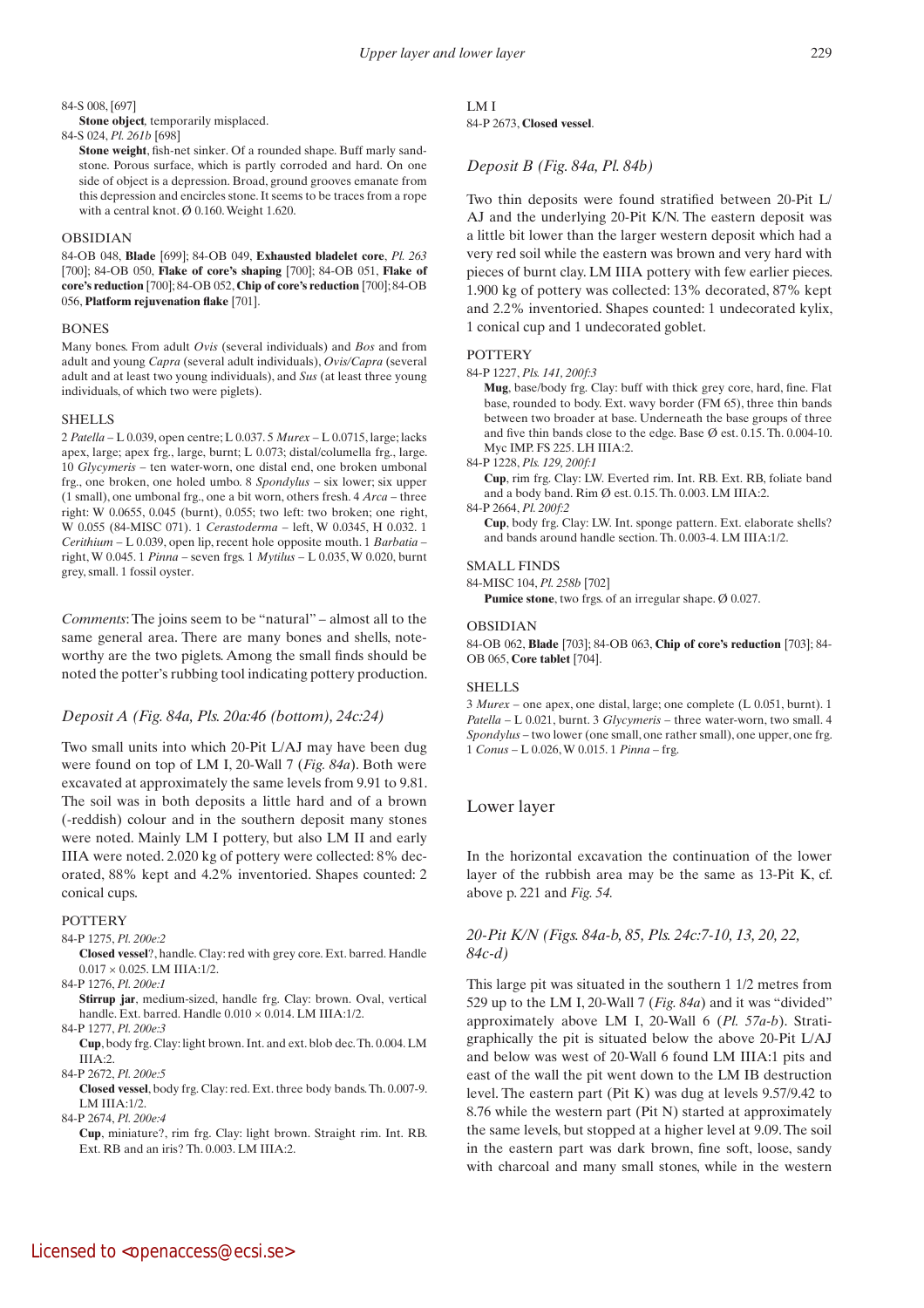Fig. 85. LM IIIA:2 Rubbish Area Southeast, plan of lower layer and distribution of finds.



part the soil was grey-brown, fairly loose with sand. LM IIIA pottery with few earlier pieces. 112.890 kg of pottery were collected: 11% decorated, 85% kept and 1.3% inventoried. Shapes counted: 5 undecorated kylikes, 4 undecorated bowls, 73 conical cups, 5 tripod cooking pot legs, 24 undecorated goblets, 8 tripod storage jar legs, 40 footed cups and 3 cooking dish rims.

## **POTTERY**

### 84-P 0722, *Pls. 133, 201e*

 **Amphora**, rim/neck/body frgs. Clay: yellowish to light grey. Everted rim, slightly oval mouth, part of two vertical, oval handles from rim. Ext. thin RB, neck band, a stylized flower on either side, three upper body bands. Bands around handle section and band on top of handle. Rim  $\varnothing$  est. 0.09  $\times$  0.10. Handle 0.013  $\times$  0.019. Th. 0.005. LM  $IIIA:2$ 

#### 84-P 0723, *Pls. 132, 201d:1*

 **Amphoroid krater**, rim/neck frg. Clay: LW. Everted rim, flat on top, a ridge at base of neck. Int. RB. Filled semicircles on top of rim. Ext. RB and filled, connected semicircles, a neck band. Rim Ø est. 0.305. H of rim 0.073. W of rim 0.023. Th. 0.006-7. LM IIIA:2.

#### 84-P 0724, *Pls. 132, 201f*

 **Amphoroid krater**, neck/body frgs. Clay: light reddish-brown. Yellow slip and red paint. Scar from a vertical, strap handle. Ext. filled semicircles on neck, neck band, elaborate shells and three upper body bands. Handle 0.015 × 0.051. Th. 0.005-7. Burnt. LM IIIA:2. 84-P 0725 (+84-P 1530), *Pls. 133, 201c:1*

 **Amphora**, rim/neck/body frg. Clay: light brown. Everted rim, one vertical, roll handle from rim pres. Int. thin RB. Ext. RB, neck band, two bands below and alternating arcs. Handle barred and a band around attachment. Rim Ø est. 0.08. Handle  $0.015 \times 0.018$ . Th. 0.003-5. LM IIIA:2.

84-P 0726, *Pls. 130, 200g:1*

 **Cup**, rim/body and base frg. Clay: light red. Everted rim, flat base. Int. RB and filled circle at base. Ext. RB, running spirals with droplets, three body bands and a base band. Rim Ø est. 0.160. H est. 0.096. Base Ø est. 0.040. Th. 0.004. LM IIIA:2.

84-P 0727, *Pls. 132, 201c:4*

**Jug**, collared, neck/spout frg. Clay: LW. Part of an open spout. Int. broad RB and band across spout. Ext. RB, neck band and band around spout. Part of a neck decoration visible. Rim Ø est. 0.14. Neck Ø est. 0.132. Th. 0.003. LM IIIA:2.

84-P 0728/1065, *Pl. 201d:6*

 **Amphoroid krater**, neck/body frgs. Clay: dark reddish-brown very

hard. Cream slip and dark brown to black paint. A ridge at base of neck. Ext. neck band and foliate band. Ø at base of neck 0.025. Th. 0.005-8. Palaikastro IMP. Burnt. LM IIIA:2.

84-P 0729 (+73-P 0241; 71-P 1339), *Pl. 202b:13*

 **Closed vessel** (amphoroid krater), body frgs. Clay: reddish-brown hard with grey core. Cream slip and brown to black paint. Ext. scale pattern with chevrons, three body bands below. Th. 0.004-6. Palaikastro IMP. LM IIIA:2.

84-P 0730, *Pl. 202b:4*

 **Closed vessel**, small, body frg. Clay: light brown. Ext. neck band?, wavy band framed by rows of dots, three body bands. Th. 0.004-6. LM IIIA:2.

84-P 0731, *Pls. 131, 202b:3*

 **Alabastron**, straight-sided, upper body frg. Clay: light brown. Ext. panelled pattern: rows of wavy bands framed by vertical bands, a body band, a row of dots and another body band. Max. body Ø est. 0.10. Th. 0.005. Burnt. LM IIIA:2.

#### 84-P 0732, *Pl. 202b:5*

 **Closed vessel**, body frgs. Clay: light brown. Ext. hatched lozenges framed by wavy bands and three body bands. Th. 0.004. LM IIIA:2. 84-P 0733, *Pl. 201b:3*

 **Closed vessel**, body frgs. Clay: LW. Ext. neck band, a wavy band, zigzag with irises and loops and a body band below. Th. 0.003. LM IIIA:1/2.

84-P 0734, *Pl. 200g:12*

 **Cup**, body frg. Clay: red. Int. monochrome. Ext. zigzag and a band around handle section, three body bands. Th. 0.004. LM IIIA:2.

84-P 0735, *Pl. 200h:8*

 **Cup**, rim frg. Clay: LW. Everted uneven rim. Int. RB. Ext. RB, festoons with chevrons in-between and a spiral? int. Th. 0.003. LM IIIA:2.

#### 84-P 0736, *Pls. 129, 200h:9*

 **Cup**, rim/body frgs. Clay: LW. Everted rim. Int. RB. Ext. RB, zigzag, three body bands and a band on lower body. Rim Ø est. 0.146. Th. 0.003. Burnt. LM IIIA:2.

84-P 0737 (+84-P 0960), *Pls. 130, 200h:7*

 **Cup**, rim/body frgs. Clay: LW. Everted rim. Int. RB. Ext. RB, hatched lozenges framed by two wavy bands and one body band pres. Rim Ø est. 0.15. Th. 0.004. Burnt. LM IIIA:2.

84-P 0738, *Pl. 200h:6*

 **Cup**, body frg. Clay: LW. Ext. zigzag with irises? and loops, three body bands. Th. 0.003. LM IIIA:1/2.

84-P 0739, *Pl. 200g:5*

 **Cup**, rim frg. Clay: light red. Rim pulled-out for a rough spout. Int. RB. Ext. RB, elaborate lozenges framed by wavy bands. Th. 0.004. LM IIIA·2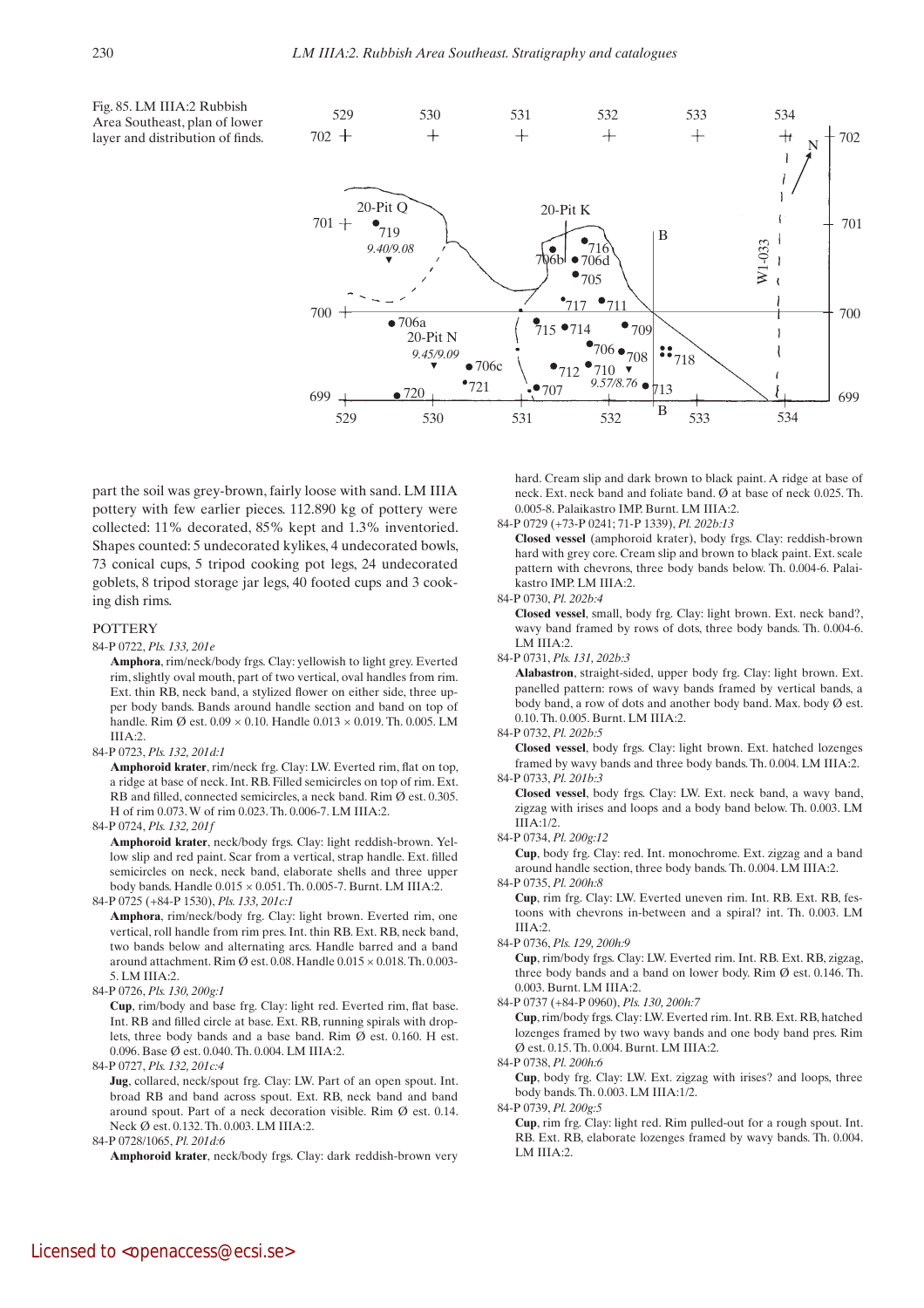84-P 0740, *Pl. 200h:11*

 **Cup**, lower body frg. Clay: LW. Int. two bands around base. Ext. base band and two thin bands above. Th. 0.003. LM IIIA:1/2.

84-P 0741, *Pl. 201a:3*

**Kylix**, stem/foot frgs. (from two different kylikes). Clay: light red with buff core, hard, fine. Solid stems and bases concave underneath. Stem Ø 0.018-0.021. Foot Ø 0.066. Myc IMP. FS 264. LH IIIA:1/2. 84-P 0742, *Pls. 137, 202c:4*

 **Open vessel** (jar), base/body frg. Clay: red with grey core. Plain ware. Flat base. Base Ø 0.042. Th. 0.004-13. LM IIIA:1/2.

84-P 0743, *Pls. 140, 203a:2* 

 **Bread oven**, base/body frg. Clay: red. Coarse fabric. Ring base, a draught hole *c.* 0.04 above base and int. base several small circular depressions. Base Ø est. 0.39. Depressions Ø 0.007. Th. 0.016. LM  $IIIA:1/2.$ 

84-P 0744, *Pl. 202c:6*

 **Semiglobular cup**, base/body frg. Clay: red. Plain ware. Uneven base made of a separate piece of clay. Base Ø 0.033. Th. 0.005. LM IIIA:1/2.

84-P 0745, *Pls. 137, 202c:2*

 **Cup**, deep, full profile. Clay: red. Plain ware. Everted rim, globular body, flat base, a complete, vertical, strap handle from rim. H est. 0.082-0.085. Rim Ø est. 0.142. Base Ø est. 0.048. Th. 0.004. LM IIIA:2.

84-P 0746, *Pls. 140, 202e:4*

 **Storage jar**, rim/body frg. Clay: light red. Coarse fabric. Everted, rounded rim. Rim Ø est. 0.25. Th. 0.007. LM IIIA:1/2.

84-P 0747, *Pls. 139, 202e:1*

 **Storage jar**, rim/body frgs. Clay: light red with grey core. Coarse fabric. Everted rim, flat on top, slightly carinated upper body, part of a horiz., oval handle on upper body. Rim Ø est. 0.245. Handle 0.014 × 0.021. Th. 0.006-7. LM IIIA:1/2.

84-P 0748, *Pl. 216f:13*

Pithos, body frg. Porous fabric. Two horiz. rfbs with small flat finger impressions on a narrow and thick rfb, imitating a rope (1E). Th. 0.012. W of rfb 0.016. MpL 0.160. Joint from two pieces. EM-MM.

84-P 0749, *Pls. 139, 202e:3*

 **Tripod cooking pot**, rim/body frg. Clay: light brown. Coarse fabric. High, flaring rim. Rim Ø est. 0.14. Th. 0.006. Burnt. LM IIIA:1/2.

84-P 0750, *Pls. 130, 200g:2*

 **Cup**, rim/body frgs. Clay: light brown. Everted rim. Int. monochrome. Ext. RB, elaborate shells and three body bands. Rim Ø est. 0.16. Th. 0.003. LM IIIA:2.

84-P 0751, outside j.

84-P 0752, *Pls. 141, 200g:7*

 **Bowl**, one-handled, rim/body frg. Clay: light red with buff core, hard, fine. Slightly incurving upper body, lipless rim. Int. RB. Ext. thin RB, chevrons (FM 58), four body bands between two broader. Rim Ø est. 0.12. Th. 0.005. Myc IMP. FS 283. Publ.: B.P. Hallager 1988, 176, fig. 2:6. LH IIIA:2.

84-P 0753, *Pls. 130, 200g:4*

 **Cup**, rim frg. Clay: cream. Slightly everted rim. Int. monochrome. Ext. RB, a row of dots, concentric semicircles and irises and a body band pres. Rim Ø est. 0.16. Th. 0.004. LM IIIA:2.

84-P 0754, *Pl. 200g:8*

 **Cup**, rim frg. Clay: light red. Slightly everted rim. Int. RB. Ext. RB and network with dots. Rim Ø est. 0.15. Th. 0.004. LM IIIA:2.

84-P 0755, *Pl. 200g:11*

 **Goblet**, small, rim frg. Clay: light brown. High, flaring rim. Int. RB. Ext. a droplet on rim and a curved band on body. Th. 0.002. LM II. 84-P 0756, *Pl. 200h:2*

 **Cup**, rim/body frg. Clay: LW. Everted rim. Int. RB. Ext. RB and panelled pattern: network framed by vertical bands. Rim Ø est. 0.14. Th. 0.003. LM IIIA:2.

84-P 0757, *Pl. 200h:3*

 **Cup**, rim frg. Clay: LW. Everted rim. Int. RB. Ext. RB, festoons with hatched triangles int. and two body bands pres. Th. 0.003-4. LM  $IIIA:2.$ 

84-P 0758, *Pl. 200h:5*

 **Cup**, body frg. Clay: LW. Ext. a fringed shell framed by broad bands. Th. 0.003. LM IIIA:2.

84-P 0759, *Pl. 202b:9*

 **Closed vessel**, body frg. Clay: light brown. Ext. tricurved net with irises. Th. 0.004. LM IIIA:1/2.

84-P 0760, *Pl. 202b:7*

 **Closed vessel**, body frg. Clay: light brown. Ext. two body bands and a spiral. Th. 0.003-4. Burnt. LM IIIA:1/2.

84-P 0761a (+84-P 0836), *Pls. 133, 201b:1*

 **Jar**, straight-necked, rim/neck/body frgs. Clay: LW. Straight rim, high neck, piriform body, two vertical, round handles from rim. Int. RB. Ext. monochrome rim/neck, alternating arcs on upper body, three body bands and three thin body bands framed by broader bands close to base. Handles barred. Pres. H 0.124. Rim Ø est. 0.068. Handles 0.008 × 0.009. Th. 0.004. LM IIIA:2.

84-P 0761b, *Pls. 134, 202a:3*

 **Rhyton**, conical, rim/neck frg. Clay: LW. Everted, rounded rim. Int. RB. Barred on top of rim. Ext. monochrome rim/neck. Rim Ø est. 0.09-10. LM IIIA:1/2.

84-P 0762, *Pls. 134, 202a:5*

 **Mug**, base frg. Clay: yellowish-grey (LW). Flat base scar from a handle on mid-body. Ext. two mid-body bands, a band around handle attachment, three bands at base. Three bands underneath base. Base Ø est. 0.084. Th. 0.004. Burnt. LM IIIA:1/2.

84-P 0763, outside j.

84-P 0764, *Pl. 201d:2*

 **Closed vessel**, body frg., close to a neck. Clay: light brown. Ext. spiral and a filling papyrus. Th. 0.008-10. LM IIIA:1/2.

84-P 0765, *Pl. 201d:5*

 **Amphoroid krater**, rim/neck frg. Clay: brown. Everted rim, flat on top. Int. monochrome neck. Ext. RB and filled hanging semicircles. Rim Ø est. 0.28. Th. 0.007. LM IIIA:1/2.

84-P 0766, *Pl. 201d:4*

 **Amphoroid krater**, body frg. Clay: LW. Ext. elaborated lozenge and hatched triangles, a body band pres. Th. 0.005-6. LM IIIA:2.

84-P 0769, *Pls. 136, 202d*

 **Footed cup**, two-handled, full profile. Clay: red. Plain ware. Everted rim, globular body, foot, one vertical, strap handle slightly raised above rim and scar from the other. H est. 0.132. Rim Ø est. 0.140. Stem Ø 0.047. Foot Ø 0.066. Handle 0.008 × 0.023. Th. 0.005. LM  $IIIA:2$ .

84-P 0770, *Pl. 202c:7*

 **Footed cup**, one-handled, lower body/foot. Clay: red. Plain ware. Stem Ø 0.030-31. Foot Ø 0.054. Th. 0.004-5. Early type. Burnt. LMI-IIA:2.

 **Footed cup**, one-handled, lower body/foot. Clay: light yellowishbrown. Plain ware. Stem Ø 0.033-34. Foot Ø 0.053. Th. 0.005. Early type. Burnt. LM IIIA:2.

84-P 0772, *Pl. 202c:1*

 **Goblet**, small, lower body/stem frg. Clay: red. Plain ware. *C.* half hollowed stem. Stem Ø 0.015. Th. 0.003-4. LM IIIA:1/2.

84-P 0773, *Pls. 139, 202e:2*

 **Storage jar**, rim/body frg. Clay: red with grey core. Coarse fabric. Slightly marked rim, a complete, horiz., roll handle below rim. Rim  $\varnothing$  est. 0.12. Handle 0.010 × 0.010. Th. 0.009. Burnt ext. LM IIIA:1/2. 84-P 0774, *Pl. 203a:1*

 **Amphora**, rim/body frg. Clay: red to grey. Coarse fabric. A complete, vertical, oval handle from rim. Handle  $0.019 \times 0.028$  Th. 0.006. LM IIIA:1/2.

84-P 0775, *Pls. 140, 203a:3*

 **Firebox**, body frg. Clay: red. Coarse fabric. Lower part of the capsule with regular perforations. Est. pres.  $\varnothing$  of box 0.18.  $\varnothing$  of perforations 0.009. Th. 0.009-10. Burnt. LM IIIA:1/2.

84-P 0776, *Pl. 202f*

 **Cooking dish**, rim/body frg. Clay: red. Coarse fabric. The rim is pulled out for a rough spout. H of rim 0.055-0.059. Th. 0.009-14. Th. of body 0.007. Burnt. LM IIIA:1/2.

84-P 0777, *Pl. 203b*

 **Cooking dish**, rim/body frgs. Clay: greyish-brown. Coarse fabric. H of rim 0.054-0.058. Th. 0.006-7. Th. of body 0.004. Burnt. LM IIIA:1/2. 84-P 0778, *Pl. 203c*

 **Cooking dish**, rim/body frgs. Clay: red. Coarse fabric. Rim pulled-

<sup>84-</sup>P 0771, *Pls. 136, 202c:8*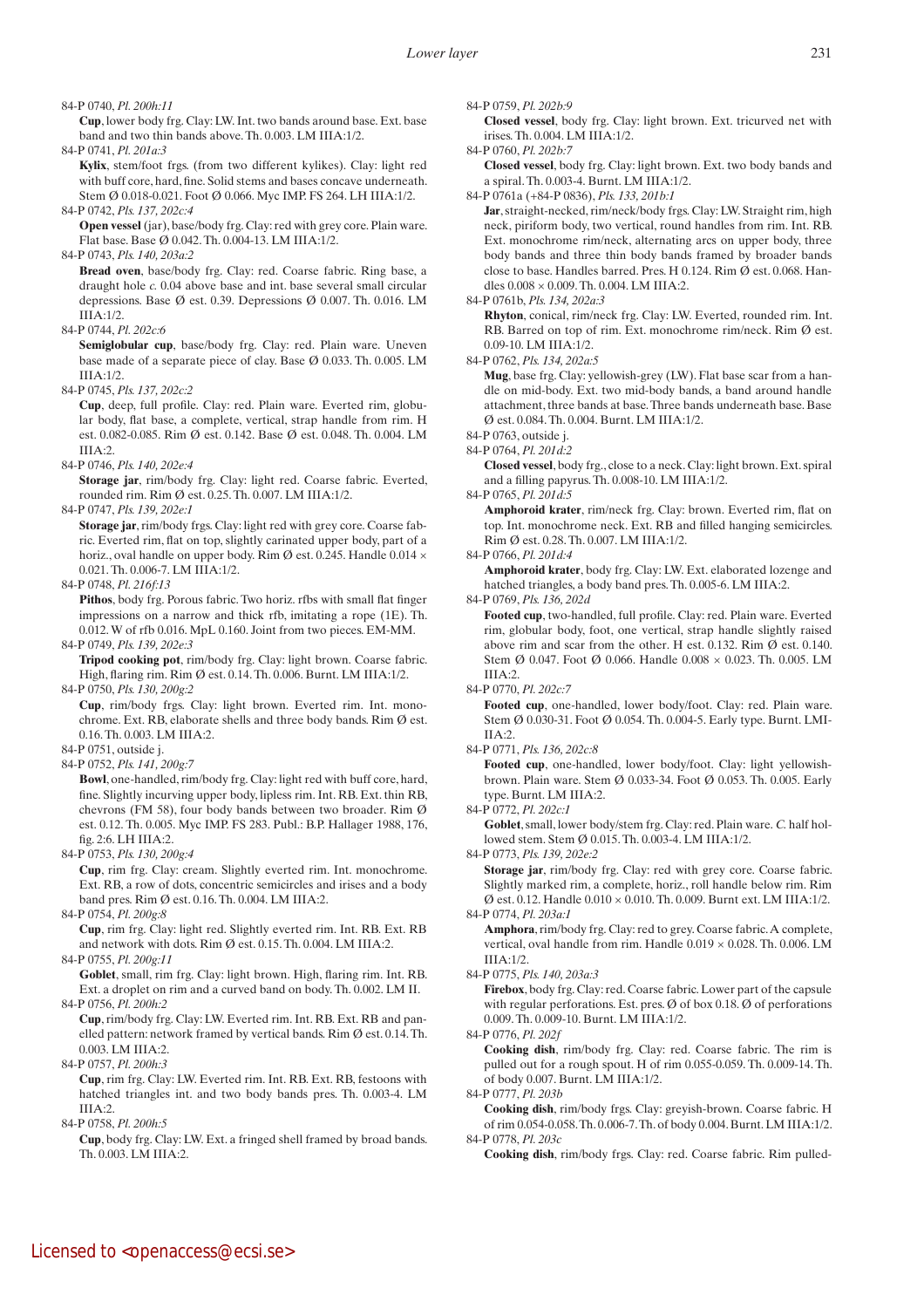out for a rough spout. H of rim 0.044. Th. 0.009. Th. of body 0.007. Burnt. LM IIIA:1/2.

84-P 0779, *Pl. 216e:4*

 **Pithos**, rim frg. Gravel-tempered fabric. Rounded, ovoid rim distinctly beaked. Th. 0.040. Est. rim Ø 0.44. MpL 0.127. MM?

84-P 0780, *Pl. 216f:12*

- **Pithos**, body frg. Porous fabric. Light brown, creamy thick slip or paint. Horiz. ridged (6). Th. 0.018. W of rfb 0.020. MpL 0.180. Worn edges. EM-MM.
- 84-P 0781 (= 84-TC 081, see below), *Pl. 203d:6*
- 84-P 0782 (= 84-TC 082, see below), *Pl. 203d:5*
- 84-P 0783, *Pl. 203d:3*

 **Cup**, miniature, base frg. Clay: red. Flat base. Base Ø 0.027. Th. 0.004. LM IIIA:1/2.

84-P 0784, *Pls. 138, 203d:1*

 **Jug**, miniature, full profile. Clay: red. Slightly flaring rim/neck, carinated body, flat base. Scar from a vertical handle from rim. Hole in base. H 0.034. Rim Ø 0.020. Base Ø 0.024. LM IIIA:1/2.

84-P 0785, *Pl. 203d:2*

- **Jug**, miniature, base/body frg. Clay: light brown. Globular body, flat base. Base Ø 0.022. Th. 0.005. LM IIIA:1/2.
- 84-P 0786 (= 84-TC 083, see below), *Pl. 203d:7*

84-P 0787, *Pl. 200h:4*

 **Cup**, body frg. Clay: LW. Int. RB. Ext. RB and lozenges with chevrons int. Th. 0.005. LM IIIA:2.

84-P 0788 (+82-P 0183; 84-P 0829), *Pls. 129, 200h:1*

 **Cup**, full profile. Clay: LW. Everted rim, pulled-out for a rough spout, flat base, scar from a vertical strap handle. Int. RB and a broad and a thin band around base. Ext. RB, opposed spirals with dots, three body bands, a base band with a thin band above. H 0.082. Rim Ø est. 0.140. Base Ø est. 0.042. Th. 0.003. Burnt? LM IIIA:2.

84-P 0789, *Pl. 200g:9*

 **Cup**, rim frg. Clay: light red, hard, fine. Everted rim. Int. monochrome. Ext. RB, three rows of zigzag, a group of dots and two slightly diagonal wavy bands. Rim Ø est. 0.14. Th. 0.004. KNO. LM  $IIIA:2.$ 

84-P 0790, *Pl. 202b:2*

 **Askos**, upper body frg. Clay: LW. Ext. branches with leaves. Th. 0.003-4. Burnt. LM IIIA:2.

84-P 0791/1057, *Pls. 141, 202a:1*

 **Piriform jar**, rim/neck/body frgs. Clay: buff, hard, fine. Short, wide neck, scar from a horiz., roll handle on upper body. Int. broad RB. Ext. monochrome rim/neck, two thin bands below, foliate band (FM 64) on upper body, two thin bands below, three thin between two broader body bands. Rim Ø est. 0.10. Th. 0.003-5. Myc IMP. FS 45. Publ.: B.P. Hallager 1988, 175, fig. 1:4. LH IIIA:2.

84-P 0792, *Pl. 201c:5*

 **Juglet**, rim/neck frg. Clay: light brown. Beak-spouted jug with part of a vertical, roll handle from rim. Int. RB. Ext. RB, neck band, bands along edges of handle and barred in groups on top. Handle 0.006 × 0.008. Th. 0.003. LM IIIA:1/2.

84-P 0793a, *Pl. 201c:3*

 **Stirrup jar**, medium-sized, spout frg. Clay: light greenish-brown. Scar from two knobs on neck. Ext. neck band and bands around the knobs. Neck Ø est. 0.033. Th. 0.005. LM IIIA:1/2.

84-P 0793b, *Pl. 201c:2*

 **Amphora**, rim/neck frg. Clay: light brown. Everted rim, scar of a handle. Int. RB. Ext. broad RB and a neck band. Rim Ø est. 0.07. Th. 0.004-5. LM IIIA:2.

84-P 0794, *Pl. 202b:10*

 **Closed vessel**, upper body frg. Clay: light brown. Scar from a neck and handle ending on upper body. Ext. neck band, festoons and two body bands pres. Th. 0.003-8. LM IIIA:1/2.

84-P 0795, *Pl. 201c:6*

**Jug**, beak-spouted, handle frg. Clay: cream to light brown. Part of a strap handle with a low ridge in the middle. Ext. handle barred. Handle 0.015 × 0.035. LM IIIA:1/2.

84-P 0796, *Pl. 202a:4* 

 **Rhyton**, conical, body frg. Clay: LW. Ext. divided by a body band, horiz. rows of filled connected semicircles with an iris and dots as filling. Body Ø est. 0.09. Th. 0.005-6. LM IIIA:1/2.

84-P 0797, *Pls. 134, 202a:2*

 **Rhyton**, conical, rim/body frg. Clay: light brown. Everted rim, a ridge *c.* 0.02 below. Int. broad RB. Barred on top of rim. Ext. a broad band above ridge and a thinner below, filled triangles and a body band. Rim Ø est. 0.10. Th. 0.004. LM IIIA:1/2.

84-P 0798, *Pl. 201a:1*

 **Kylix**, rim/body and stem frgs. Clay: light red with buff core, hard, fine. Short, rounded lip, a groove below, short solid stem, base concave underneath. Rim Ø est. 0.14. Stem Ø 0.023. Th. 0.003-5. Myc IMP. FS 264. LH IIIA:1/2.

84-P 0799, *Pl. 201d:3*

 **Closed vessel** (amphoroid krater), body frg. Clay: brownish-black with small incl. Yellow slip and black paint. Ext. foliate band and four body bands. Th. 0.006-7. Palaikastro IMP. LM IIIA:2.

84-P 0800, *Pl. 202b:11*

 **Closed vessel** (stirrup jar, large), body frg. Clay: light red to light brown. Ext. zigzag?, four body bands and hatched tricurved arcs with spaced-out semicircles. Th. 0.007. LM IIIA:1/2.

84-P 0804, *Pls. 137, 202c:3* 

 **Jug**, collared, rim/neck frg. Clay: LW. Plain ware. Everted rim, part of an open spout. Rim Ø est. 0.10. Th. 0.005. LM IIIA:2.

84-P 0805, *Pls. 140, 202e:6*

**Storage** jar, rim frg. Clay: cream light brown. Coarse fabric. Slightly everted, rounded rim, scar from a horiz. handle on upper body. Rim Ø est. 0.20. Th. 0.007. LM IIIA:1/2.

84-P 0806, *Pls. 139, 202e:5* 

 **Basin**, rim frg. Clay: light brown. Coarse fabric. Everted rim, flat on top, a low ridge below. Rim Ø est. 0.40. Th. 0.010. LM IIIA:2.

84-P 0807, *Pl. 216e:2*

Pithos, body frg. with part of horiz. handle. Gravel-tempered fabric. Slight swelling on the int. face due to attachment of handle (pres. L 0.10, W 0.053; ovoid in section). Th. 0.017. MpL 0.130. LM III.

84-P 1005(= 84-TC 084, see below), *Pl. 203d:8*

84-P 1006, *Pls. 138, 203d:4*

 **Cup**, miniature, full profile. Clay: reddish-brown. Raised base, flaring body, straight rim. H 0.022. Rim Ø 0.07. Base Ø 0.03. Th. 0.002-4. Burnt. LM IIIA:1/2.

84-P 1056, *Pl. 200g:3*

 **Cup**, rim frg. Clay: LW. Everted rim. Int. RB and sponge pattern. Ext. RB and two rows of S's. Rim Ø est. 0.14. Th. 0.003. LM IIIA:1/2. 84-P 1058, *Pl. 201a:4*

 **Kylix**, body frg. Clay: light red with buff core, hard, fine. Scar from a vertical, strap handle. Int. and ext. monochrome red. Th. 0.003. Myc IMP. FS 264. LH IIIA:1/2.

84-P 1059, *Pls. 133, 200g:13*

 **Storage jar**, rim/body frg. Clay: red with grey core. Yellow slip and red paint. Everted rounded rim. Int. broad curved band at rim. Barred on top of rim. Ext. a large filled semicircle. Rim Ø est. 0.39- 40. Th. 0.007-10. LM IIIA:2.

84-P 1060 (+84-P 1533), *Pl. 202b:12*

Tankard, body frgs. Clay: brown. A mid-ridge. Ext. a body band on either side of ridge. Th. 0.004-6. Burnt. LM IIIA:1/2.

84-P 1061, *Pl. 202b:6*

 **Closed vessel** (stirrup jar, large), body frg. Clay: red. Ext. hatched tricurved arcs with spaced-out semicircles. Th. 0.006-7. LM IIIA:1/2. 84-P 1062, *Pls. 138, 203e:6*

 **Conical cup**, full profile. Clay: red. H 0.049-0.052. Rim Ø est. 0.124. Base Ø 0.033. Th. 0.002-5. LM IIIA:1/2.

84-P 1064 (+77-P 1943), *Pls. 134, 202a:6*

 **Kalathos**, rim frg. Clay: dark brown. Broad everted (ledged) rim, conical body. Int. monochrome with reserved RB. Filled connected semicircles on top of rim. Ext. RB and panelled pattern: chessboard pattern, a "ladder", tricurved arcs with spaced-out semicircles and lozenges? Rim Ø est. 0.17. Th. 0.003-4. LM IIIA:2.

84-P 1066, *Pl. 202b:8*

 **Closed vessel**, body frg. Clay: light red. Ext. two bands and hatched triangles with spaced-out semicircles. Th. 0.003-5. LM IIIA:1/2. 84-P 1067, *Pl. 200h:10*

 **Cup**, base frg. Clay: LW. Flat base. Int. two bands around base. Ext. base band and a band above. Base Ø est. 0.046. Th. 0.004-5. LM IIIA:1/2.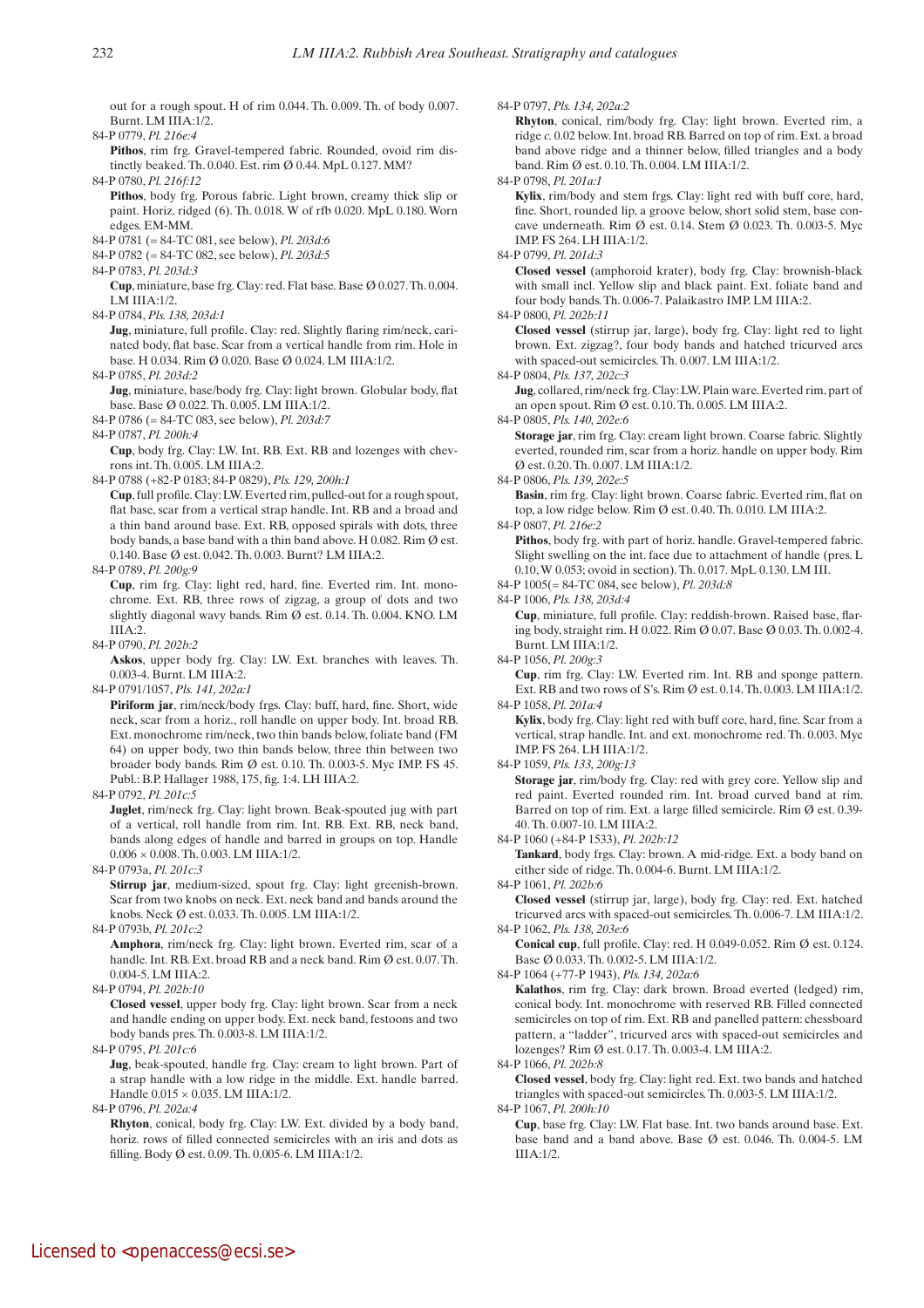#### 84-P 1068, *Pls. 141, 201a:2*

 **Kylix**, rim frg. Clay: light red with buff core, hard, fine. Short, everted lip, a groove below. Int. and ext. monochrome reddish-brown. Rim Ø est. 0.14. Th. 0.003-4. Myc IMP. FS 264. LH IIIA:1/2.

84-P 1069, *Pls. 137, 202c:5* 

Jar, straight-necked, rim/body frg. Clay: light brown. Plain ware. High neck, everted rim, a complete, vertical, strap handle from rim. Rim Ø est. 0.12. Handle 0.009 × 0.021. Th. 0.005. LM IIIA:1/2.

84-P 1070, *Pl. 201b:2*

 **Stirrup jar**, large, spout/body frg. Clay: greyish-green. Ext. a band around base of spout. Th. 0.006-9. LM IIIA:1/2.

84-P 1071, *Pl. 201c:7*

 **Closed vessel**?, handle frg. Clay: yellowish-buff. End part of a vertical, strap handle with central ridge and two irregular knobs on either side of handle attachment. W of handle 0.047. Th. 0.008. LM IIIA:1/2.

84-P 2024, *Pl. 200g:10*

 **Cup**, body frg. Clay: red. Ext. zigzag with filled triangles and a wavy band below. Th. 0.003. LM IIIA:2.

84-P 2025, *Pl. 201b:4*

 **Closed vessel**, body frgs. Clay: light brown to grey. Ext. a wavy band and two body bands. Th. 0.006. LM IIIA:1/2.

84-P 2679, *Pl. 202b:1*

 **Closed vessel**, upper body frg. Clay: light brown. Ext. a row of S's, two body bands and foliate band. Th. 0.004-6. LM IIIA:1/2.

84-P 2680, *Pl. 200g:6*

 **Cup**, body frg. Clay: brown. Int. RB. Ext. RB and zigzag with dots. Th. 0.003. LM IIIA:2.

LM I

84-P 0767, *Pl. 203e:2*, **Conical cup**; 84-P 0768, *Pls. 138, 203e:1*, **Conical cup**; 84-P 0801, *Pls. 138, 203e:3*, **Conical cup**; 84-P 0802, *Pl. 203e:4*, **Conical cup**; 84-P 0803, *Pl. 203e:5*, **Semiglobular cup**; 84-P 2023, **Cup**.

#### Outside joins

84-P 0725 to 84-P 1530, Rubbish Area Southeast, 20-Pit L/AJ, p. 228. 84-P 0729 to 71-P 1339, *GSE* II, 38.

73-P 0241, LM IIIB:1, Room E, extension, p. 106.

84-P 0737 to 84-P 0960, Rubbish Area Southeast, 20-Pit L/AJ, p. 227. 84-P 0751 to 80-P 0672, LM IIIB:1, Layer with stones, p. 34.

82-P 0139, *GSE* I, 106.

- 84-P 1129, LM IIIA:1, Vol. V.
- 84-P 0761 to 84-P 0836, Rubbish Area Southeast, 20-Pit L/AJ, p. 226.
- 84-P 0763 to 84-P 0813, Rubbish Area Southeast, 20-Pit Q, p. 234. 01-P 0624, *GSE* I-II, Suppl.

84-P 0788 to 82-P 0183, *GSE* I, 108.

84-P 0829, Rubbish Area Southeast, 20-Pit L/AJ, p. 225.

84-P 1060 to 84-P 1533, Rubbish Area Southeast, 20-Pit L/AJ, p. 228.

84-P 1064 to 77-P 1943, LM IIIB:1, Street, in middle layer, p. 120.

## SMALL FINDS

84-M 038, *Pl. 259c:2* [705]

 **Bronze**, frg. Grey-green corrosion and surface mixed with clay. Rectangular folded sheet-bronze. Seems to be deliberately bent. L 0.027

84-TC 025, *Pl. 259c:3* [706]

 **Loom weight**, type 2a. Most of disc pres., but pieces missing all around edges, half of SH pres. Clay: coarse, gritty, brick-red with white grits. Ø 0.075. Th. 0.025. Weight 0.139.

84-TC 081 (former 84-P 0781), *Pl. 203d:6* [706a]

 **Gaming marker**?, completely pres. Clay reddish, finely gritted. Cupshaped, rounded bottom. Reused conical cup? Gaming marker, weight or stopper?  $\varnothing$  0.046  $\times$  0.049. Weight 0.031.

84-TC 082 (former 84-P 0782), *Pl. 203d:5* [706b]

 **Gaming marker**?, completely pres. Clay: reddish, finely gritted. Cup-shaped, flat to rounded bottom. Reused conical cup? Gaming marker, weight or stopper? Ø  $0.037 \times 0.045$ . Weight 0.024.

```
84-TC 083 (former 84-P 0786), Pl. 203d:7 [706c]
```
 **Gaming marker**?, completely pres. Clay: reddish, finely gritted. Cupshaped, rounded bottom. Reused conical cup? Gaming marker, weight or stopper?  $\varnothing$  0.038  $\times$  0.044. Weight 0.020.

84-TC 084 (former 84-P 1005), *Pl. 203d:8* [706d]

 **Gaming marker**?, completely pres. Clay: reddish, finely gritted. Cupshaped, rounded bottom. Reused conical cup? Gaming marker, weight or stopper?  $\varnothing$  0.039  $\times$  0.040. Weight 0.018.

84-B 007, *Pl. 259b:1* [707]  **Knuckle**-**bone**, probably unworked. Mpd 0.044.

84-S 012, *Pl. 259b:2* [708]

 **Stone vase**, body frg. Black peridotite with grey spots (inclusions of a mineral with high magnesium content; probably magnesite). Straight-sided large bowl? Mpd 0.055. Th. 0.012. Analysed.

84-S 013, *Pls. 232, 259a:1* [709]

 **Axe**-**like stone**, completely pres., only slightly chipped at both short side. Greenish-grey quartzite. One of short-sides constitutes edge, which is faceted. L 0.116. W 0.063. Th. 0.025. Weight 0.299.

84-S 014, *Pls. 232, 259a:2* [710]

 **Axe**-**like stone**, completely pres. Light-grey stone. Partly coloured by petrified earth. Edge is faceted. L 0.093. W 0.052. Th. 0.019. Weight 0.162.

84-S 015, *Pl. 259b:3* [711]

**Stone vase**, frg. Stem or stand? Grey/black peridotite with light grey patches (inclusions of a white mineral with high magnesium content; probably magnesite). Slightly smoothed base. Lower part of lamp or table? Mpd 0.087. Analysed.

84-S 016, *Pl. 259b:4* [712]

 **Stone vase**?, frg. Light greyish-green limestone? One side curved and smoothed. Mpd 0.076.

84-S 017, *Pl. 259a:3* [713]

 **Polisher**, type 3, rounded, completely pres. Marble. Upper part fits well to the grip of a palm. Surface is also smoothed here. One side more worn down by polishing and a clear round bottom caused by polishing. L 0.082. W 0.069. Th. 0.015-35. Weight 0.294.

84-S 018, *Pl. 259a:4* [714]

Polisher, type 3, rounded. Limestone. Upper side fits well to the grip of a palm. Surface is also smoothed here. Lower side worn down by polishing and has a clear round bottom caused by polishing. L 0.058. W 0.041. Th. 0.034. Weight 0.161.

84-MISC 063, *Pl. 259b:5* [715]

Pumice stone, four frgs. Each has traces of wearing from their function as sharpeners. One larger stone has two deep grooves on one side (one of them is straight, the other is slightly curved). Another stone has one slightly curved side and also one straight groove on each side. The other two stones fit. The largest of the two fitting stones has a depression in the shape of one half of a rectangle, widening towards one end. The smaller of the two fitting stones has one side, which is of a rectangular shape, fitting into the depression of the aforementioned stone. Presumably a tool (of a miniature axelike shape or the like) was placed in the depression of the larger stone and was rubbed with the smaller stone at sharpening. L of two largest stones 0.055.

84-MISC 072, *Pl. 259c:1* (see below, Shells) [716]

## OBSIDIAN

84-OB 061, **Rejuvenation flake of the creation of a new platform**, *Pl. 264* [717]; 84-OB 066, **Black stone** [718]; 84-OB 067, **Platform rejuvenation flake** [718]; 84-OB 068, **Amorphus part of core** [718]; 84-OB 069, **Bladelet** [718].

## **BONES**

Several bones. From adult *Ovis*, *Capra*, and *Cervus*, and from young and adult *Ovis/Capra*, *Sus*, and *Bos*.

## **SHELLS**

6 *Murex* – L 0.0555 (open lip), 0.0555 (open lip), 0.056 (burnt), 0.073 (open lip, bit worn), 0.071; one body frg. 5 *Spondylus* – three upper (two umbonal frgs., fresh); two lower, one small and worn, other broken, bored ext., rather small. 39 *Glycymeris* – 38 water-worn, nine holed at umbo, one slightly burnt, two with punched holes (one below umbo, one in upper centre), one distal frg., two frgs. + 8 *Glycymeris* – three water-worn, six a bit worn, one with a broken hole below umbo (84- MISC 072). 1 *Glycymeris pilosa* – charred. 6 *Arca* – three left, W 0.058, 0.057, 0.059 (burnt, open at umbo), 0.046; 3 right, *c.* 0.050 W 0.053; one